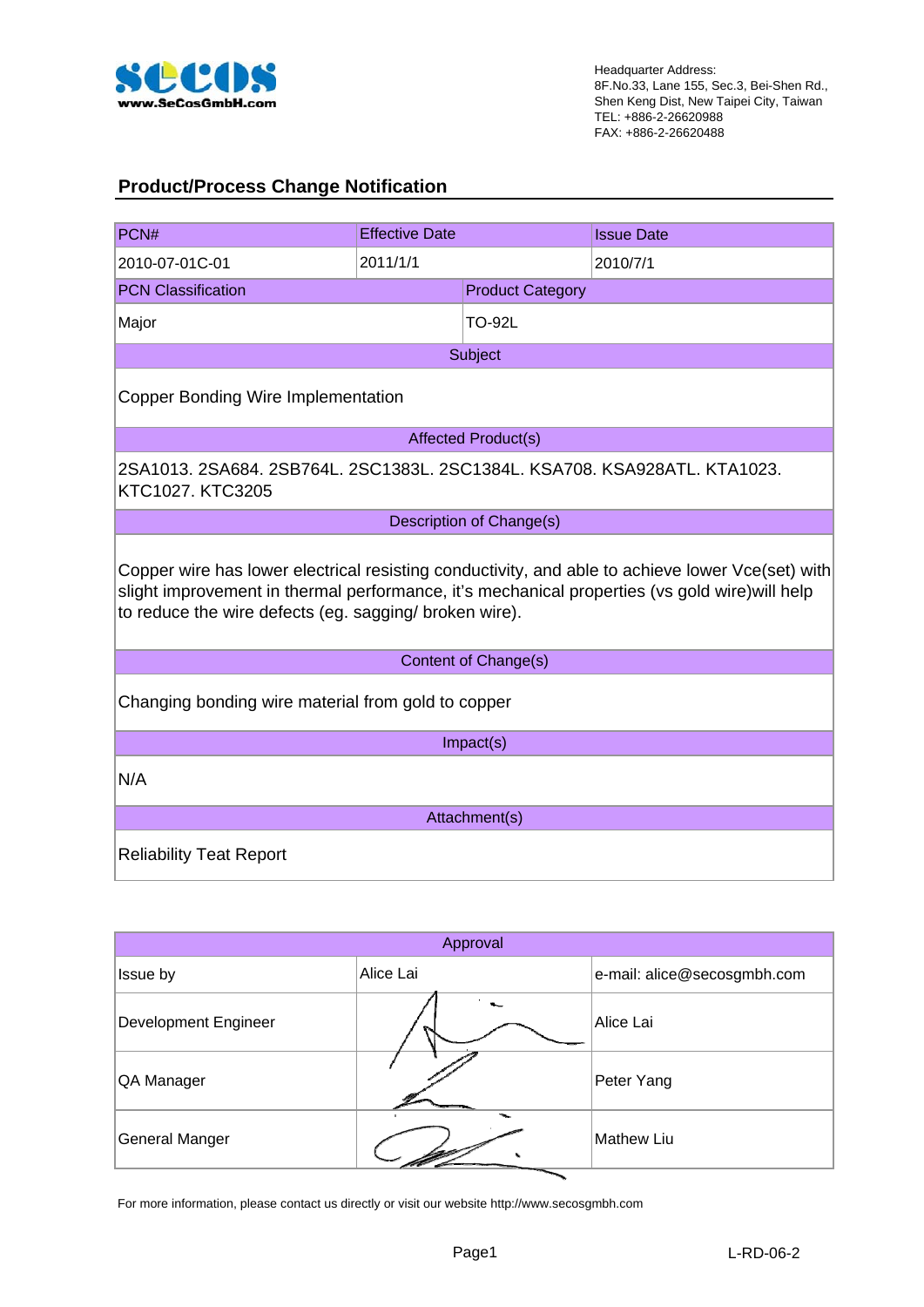

### **Reliability Testing Summary Report**

| Date: 2010/06/30                                                         |             |                                                             |        |                                 |                                     | Document No.: SD10 -06-12 |               |
|--------------------------------------------------------------------------|-------------|-------------------------------------------------------------|--------|---------------------------------|-------------------------------------|---------------------------|---------------|
| <b>Test Item</b>                                                         | P/N         | <b>Test Condition</b>                                       | (LTPD) | <b>Sample</b><br><b>Numbers</b> | <b>Allow Fall</b><br><b>Numbers</b> | Fall<br><b>Numbers</b>    | <b>Result</b> |
| <b>HTRB</b><br>High Temp<br><b>Reverse Bias</b>                          | 2SC1384L    | $100 \pm 5^{\circ}$ C, $100\%$ VR,<br>$T = 1000$ hrs        |        | 77                              | $\boldsymbol{0}$                    | $\mathbf 0$               | <b>ACC</b>    |
| <b>HTSL</b><br><b>High Temperature</b><br>Storage Life                   | 2SC1384L    | $150^{\circ}$ C, T = 1000 hrs                               |        | 77                              | $\boldsymbol{0}$                    | $\mathbf 0$               | <b>ACC</b>    |
| <b>PCT</b><br>Pressure Cooker<br>Test                                    | 2SC1384L    | 121°C, 29.7PSIG,<br>77<br>168 hrs                           |        | $\mathbf 0$                     | $\mathbf 0$                         | <b>ACC</b>                |               |
| <b>TCT</b><br>Temperature Cycle<br>Test                                  | 2SC1384L    | $-55^{\circ}$ C/30min,<br>150℃/30min,<br>For 1000 Cycle     |        |                                 | $\boldsymbol{0}$                    | $\mathbf 0$               | <b>ACC</b>    |
| <b>THT</b><br><b>High Temperature</b><br><b>High Humidity</b><br>Test    | 2SC1384L    | $85 \pm 2^{\circ}$ C, RH= $85 \pm 5\%$ ,<br>1000 hrs        |        | 77                              | $\mathbf 0$                         | $\mathbf 0$               | <b>ACC</b>    |
| H3TRB<br>High Temper High<br><b>Humidity Reverse</b><br><b>Bies Test</b> | 2SC1384L    | $85 \pm 2^{\circ}$ C, RH= $85 \pm 5\%$ ,<br>1000 hrs        |        |                                 | $\boldsymbol{0}$                    | $\mathbf 0$               | <b>ACC</b>    |
| <b>Solder Resistance</b><br><b>DITY</b>                                  | 2SC1384L    | 270±5℃,<br>$7$ Sec $+2$ / $-0$ Sec                          |        | 10                              | $\mathbf 0$                         | $\mathbf 0$               | <b>ACC</b>    |
|                                                                          |             |                                                             |        |                                 |                                     |                           |               |
| Judgment:                                                                |             |                                                             |        |                                 |                                     |                           |               |
| qualified                                                                | unqualified | Testing Start Date: 2010.05.03 Testing End Date: 2010.06.30 |        |                                 |                                     |                           |               |
|                                                                          |             |                                                             |        |                                 |                                     |                           |               |
| Tester: Peter Yang                                                       |             | <b>Approval: Taylor Yang</b>                                |        |                                 |                                     |                           |               |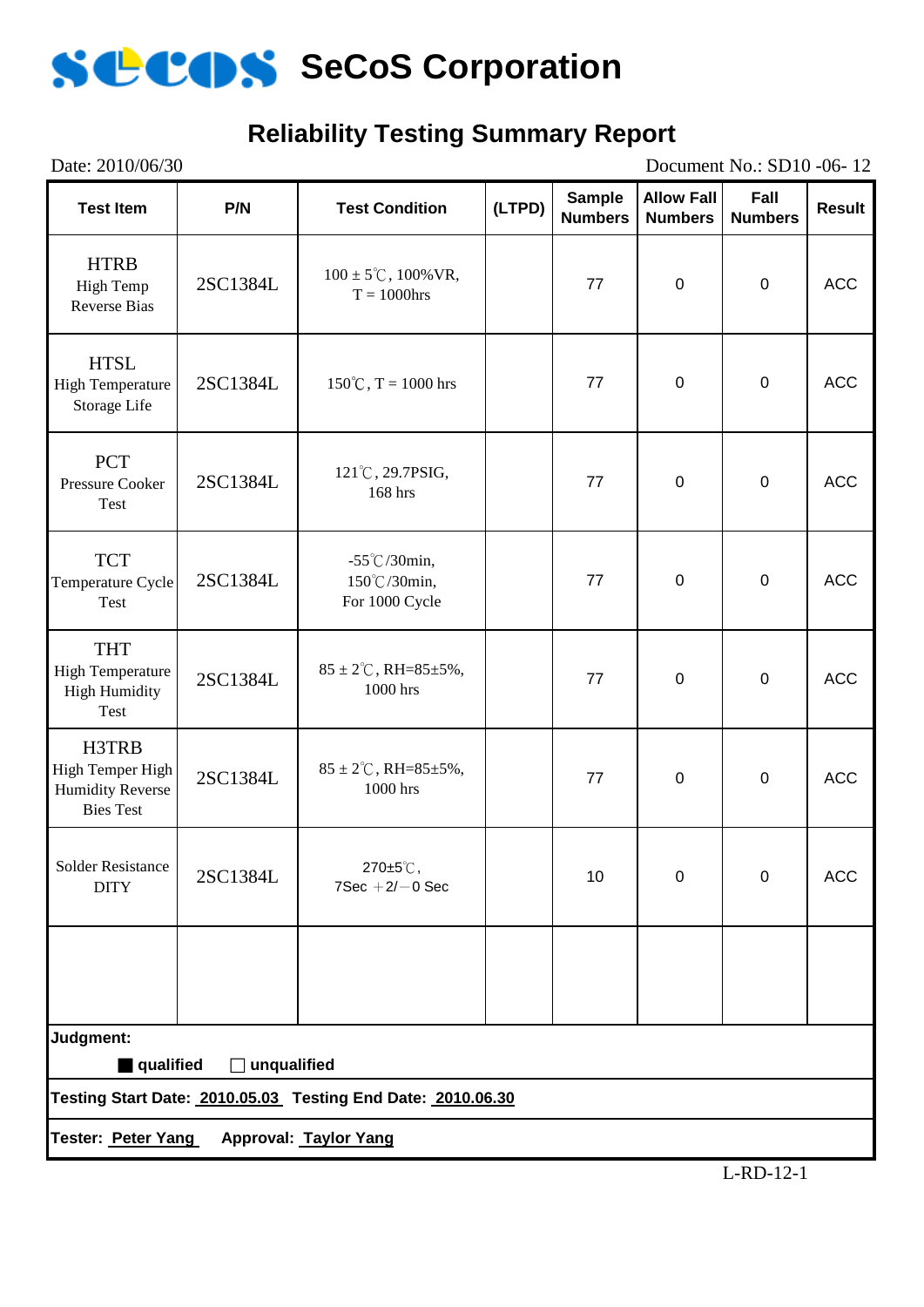

### **Electrical Test Data**

Report No : T100630-012 Part No : 2SC1384L Test Equipment: JUNO Test System DTS-1000 Test Condition: 25℃ Test Date: 2010.05.03 ~ 2010.05.03 Test Standard : Specifications Operator: Peter Yang Test Condition : V(BR)CEO > 50V, 85 < HFE < 340, VCE(sat) < 400mV

| N <sub>o</sub> | $V_{(BR)CEO} (V)$ | hFE   | $VCE(sat)$ $(mV)$ |
|----------------|-------------------|-------|-------------------|
| $\mathbf{1}$   | 67.76V            | 198.0 | 312.0mV           |
| $\overline{2}$ | 68.18V            | 194.0 | 308.7mV           |
| 3              | 67.79V            | 190.4 | 307.9mV           |
| $\overline{4}$ | 66.57V            | 191.7 | 310.0mV           |
| 5              | 66.33V            | 192.1 | 306.9mV           |
| 6              | 66.15V            | 188.4 | 312.1mV           |
| $\tau$         | 65.83V            | 195.9 | 309.9mV           |
| 8              | 67.49V            | 197.7 | 308.2mV           |
| 9              | 66.54V            | 196.1 | 309.4mV           |
| 10             | 65.83V            | 200.0 | 312.0mV           |
| 11             | 67.18V            | 192.1 | 307.9mV           |
| 12             | 68.04V            | 193.4 | 310.3mV           |
| 13             | 67.13V            | 200.1 | 311.1mV           |
| 14             | 68.44V            | 197.0 | 308.3mV           |
| 15             | 66.93V            | 188.0 | 308.7mV           |
| 16             | 67.76V            | 186.5 | 313.1mV           |
| 17             | 68.28V            | 200.1 | 311.6mV           |
| 18             | 67.10V            | 197.8 | 313.3mV           |
| 19             | 66.93V            | 191.4 | 306.9mV           |
| 20             | 68.46V            | 199.8 | 311.8mV           |
| 21             | 65.59V            | 185.1 | 307.3mV           |
| 22             | 67.83V            | 183.1 | 307.7mV           |
| 23             | 67.72V            | 193.9 | 308.6mV           |
| 24             | 66.55V            | 190.7 | 308.2mV           |
| 25             | 67.24V            | 186.2 | 307.8mV           |
| 26             | 65.91V            | 189.1 | 307.2mV           |
| 27             | 66.35V            | 185.2 | 307.4mV           |
| 28             | 68.25V            | 188.3 | 309.8mV           |
| 29             | 66.20V            | 191.5 | 310.7mV           |
| 30             | 67.71V            | 193.2 | 307.5mV           |
| 31             | 65.48V            | 193.2 | 310.8mV           |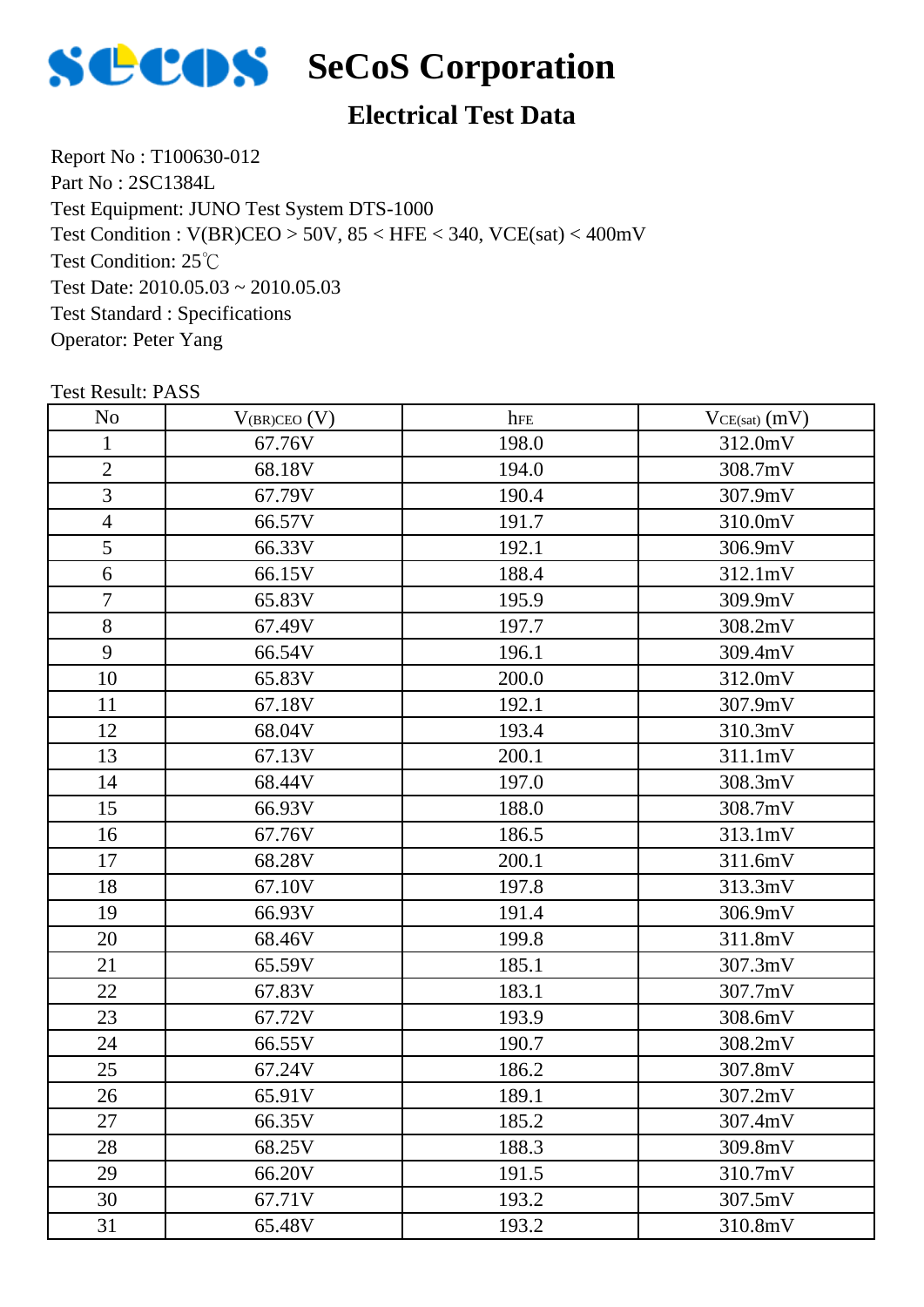

### **Electrical Test Data**

Report No : T100630-012 Part No : 2SC1384L Test Equipment: JUNO Test System DTS-1000 Test Condition: 25℃ Test Date: 2010.05.03 ~ 2010.05.03 Test Standard : Specifications Operator: Peter Yang Test Condition : V(BR)CEO > 50V, 85 < HFE < 340, VCE(sat) < 400mV

| N <sub>o</sub> | $V_{(BR)CEO} (V)$ | hFE   | $VCE(sat)$ $(mV)$ |
|----------------|-------------------|-------|-------------------|
| 32             | 66.21V            | 189.5 | 311.2mV           |
| 33             | 67.90V            | 185.6 | 307.2mV           |
| 34             | 65.64V            | 185.3 | 309.3mV           |
| 35             | 67.46V            | 193.5 | 311.7mV           |
| 36             | 68.44V            | 186.8 | 307.9mV           |
| 37             | 65.68V            | 187.8 | 307.6mV           |
| 38             | 65.56V            | 191.9 | 308.0mV           |
| 39             | 66.99V            | 186.7 | 306.9mV           |
| 40             | 66.58V            | 183.8 | 310.7mV           |
| 41             | 66.41V            | 199.4 | 310.4mV           |
| 42             | 66.60V            | 187.9 | 310.8mV           |
| 43             | 66.33V            | 187.4 | 313.2mV           |
| 44             | 66.79V            | 185.4 | 309.2mV           |
| 45             | 65.37V            | 188.1 | 312.9mV           |
| 46             | 67.44V            | 196.8 | 307.4mV           |
| 47             | 67.28V            | 191.4 | 307.1mV           |
| 48             | 66.82V            | 182.4 | 307.3mV           |
| 49             | 67.22V            | 183.2 | 309.7mV           |
| 50             | 65.57V            | 184.9 | 309.3mV           |
| 51             | 65.43V            | 181.8 | 309.2mV           |
| 52             | 68.41V            | 199.5 | 309.9mV           |
| 53             | 66.97V            | 194.5 | 309.9mV           |
| 54             | 67.13V            | 184.4 | 312.3mV           |
| 55             | 67.66V            | 199.7 | 311.4mV           |
| 56             | 66.13V            | 194.9 | 308.2mV           |
| 57             | 67.29V            | 187.0 | 313.0mV           |
| 58             | 65.67V            | 182.4 | 308.4mV           |
| 59             | 65.72V            | 191.8 | 310.1mV           |
| 60             | 67.15V            | 197.3 | 309.0mV           |
| 61             | 67.63V            | 185.3 | 307.9mV           |
| 62             | 66.79V            | 186.9 | 309.8mV           |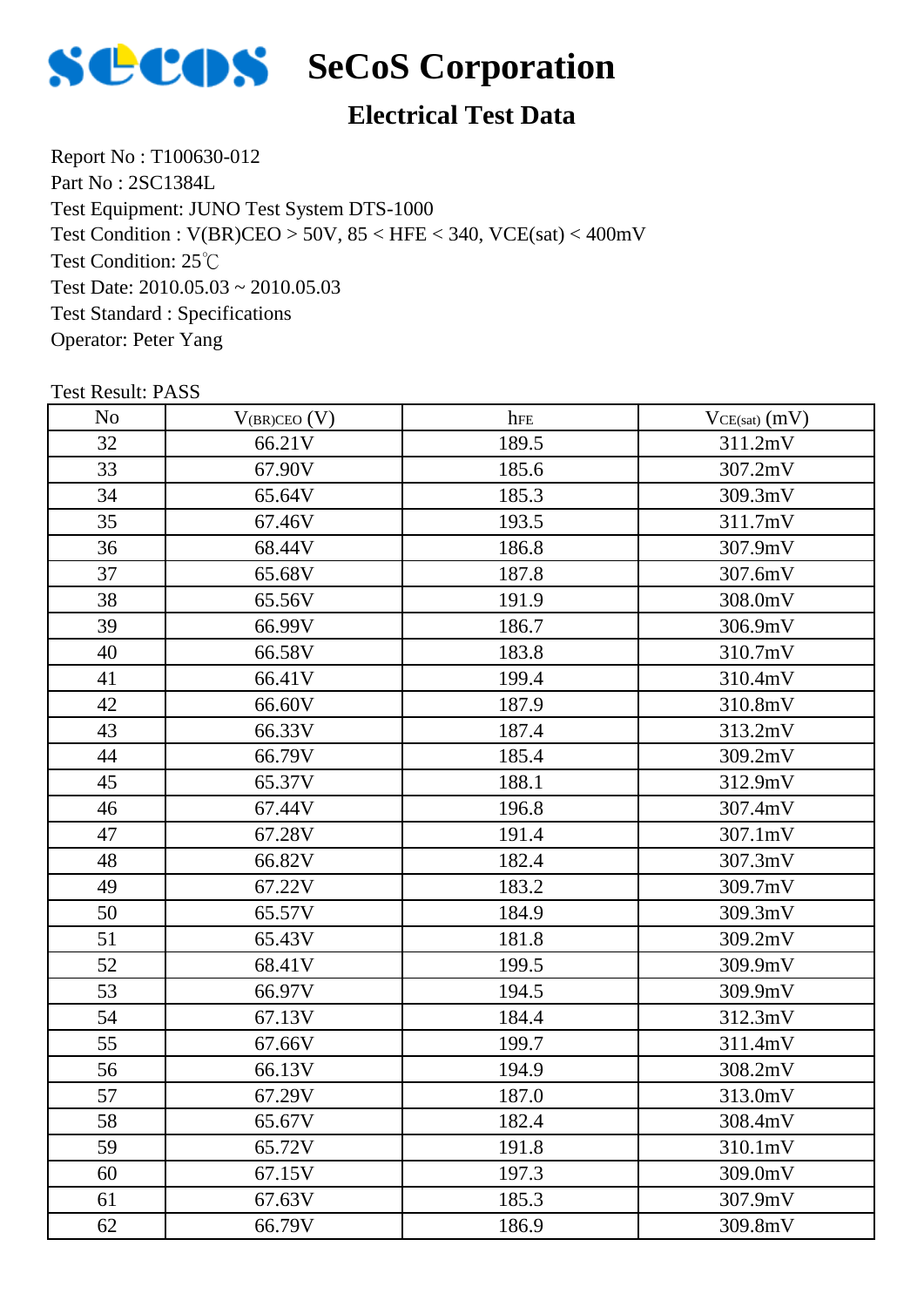

### **Electrical Test Data**

Report No : T100630-012 Part No : 2SC1384L Test Equipment: JUNO Test System DTS-1000 Test Condition: 25℃ Test Date:  $2010.05.03 \approx 2010.05.03$ Test Standard : Specifications Operator: Peter Yang Test Condition : V(BR)CEO > 50V, 85 < HFE < 340, VCE(sat) < 400mV

Test Result: PASS

| No | $V_{(BR)CEO} (V)$ | hfe   | $VCE(sat)$ (mV) |
|----|-------------------|-------|-----------------|
| 63 | 66.28V            | 186.6 | 313.3mV         |
| 64 | 65.99V            | 197.8 | 312.6mV         |
| 65 | 65.87V            | 198.1 | 312.2mV         |
| 66 | 65.96V            | 198.8 | 312.6mV         |
| 67 | 66.52V            | 199.1 | 308.3mV         |
| 68 | 66.76V            | 185.2 | 312.0mV         |
| 69 | 68.39V            | 197.7 | 308.0mV         |
| 70 | 67.42V            | 190.5 | 312.8mV         |
| 71 | 67.60V            | 194.3 | 309.4mV         |
| 72 | 66.64V            | 190.1 | 310.3mV         |
| 73 | 65.87V            | 199.1 | 310.5mV         |
| 74 | 66.59V            | 193.4 | 311.5mV         |
| 75 | 66.09V            | 181.6 | 309.6mV         |
| 76 | 67.19V            | 181.8 | 309.9mV         |
| 77 | 67.49V            | 198.7 | 307.1mV         |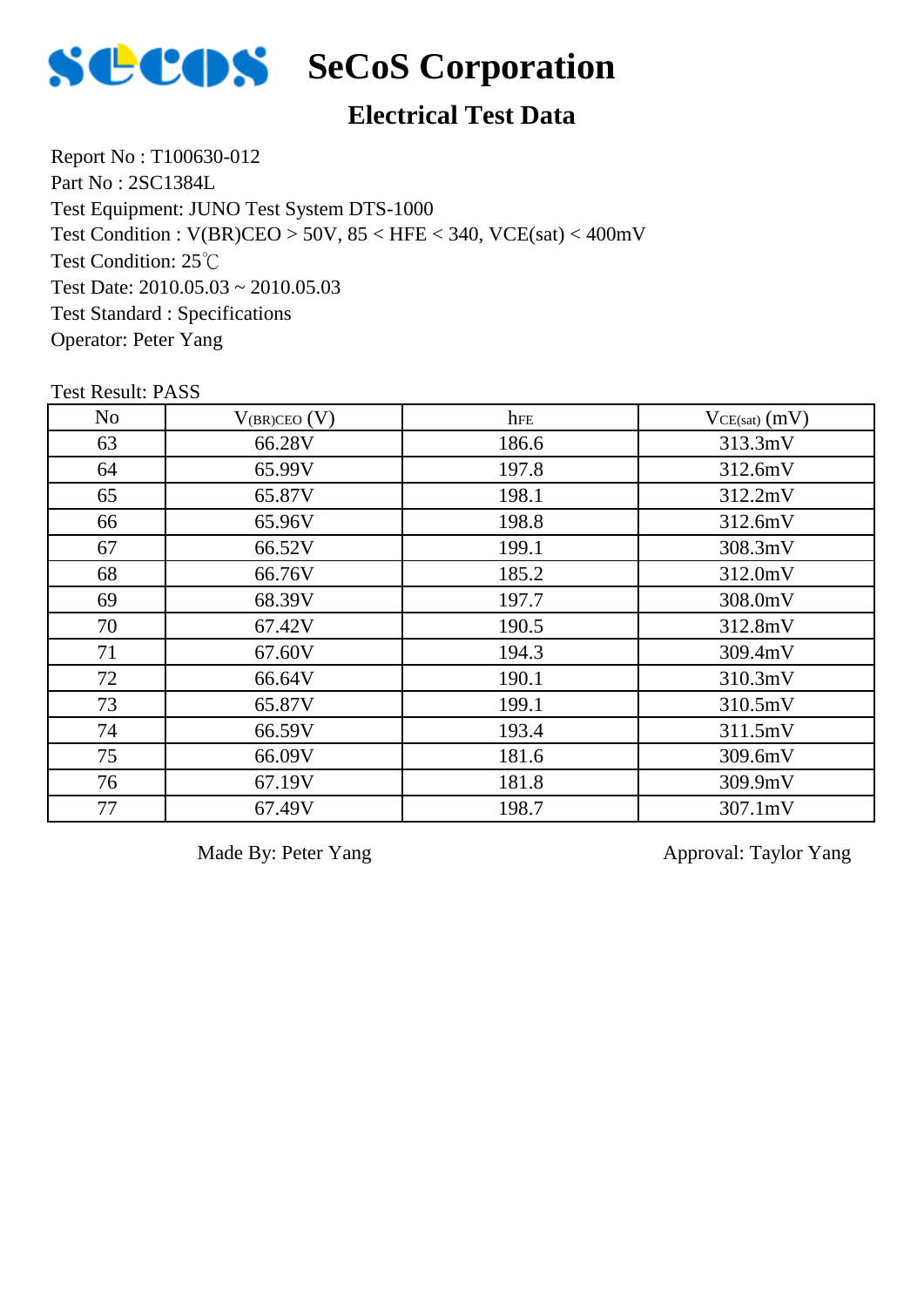

### **High Temperature Reverse Bias Test Data**

Report No : T100630-012 Part No : 2SC1384L Test Equipment: JUNO Test System DTS-1000 Test Condition:  $100 \pm 5^{\circ}$ C,  $100\%$  VR, T = 1000 hrs Test Date: 2010.05.03 ~ 2010.06.15 Test Standard : JESD22 STANDARD Method-A108 Operator: Peter Yang Test Condition : V(BR)CEO > 50V, 85 < HFE < 340, VCE(sat) < 400mV

|                |                   | <b>Before</b> |                 |                   | After |                   |
|----------------|-------------------|---------------|-----------------|-------------------|-------|-------------------|
| N <sub>o</sub> | $V_{(BR)CEO} (V)$ | hFE           | $VCE(sat)$ (mV) | $V_{(BR)CEO} (V)$ | hFE   | $VCE(sat)$ $(mV)$ |
| $\mathbf{1}$   | 66.57V            | 199.8         | 309.6mV         | 67.89V            | 196.9 | 312.7mV           |
| $\overline{2}$ | 66.23V            | 190.6         | 307.7mV         | 68.39V            | 185.1 | 313.3mV           |
| 3              | 67.24V            | 186.6         | 310.1mV         | 66.66V            | 183.2 | 307.1mV           |
| $\overline{4}$ | 66.29V            | 186.3         | 311.2mV         | 66.39V            | 198.5 | 308.1mV           |
| 5              | 66.29V            | 193.9         | 308.8mV         | 67.03V            | 189.5 | 311.8mV           |
| 6              | 67.53V            | 191.4         | 306.9mV         | 67.54V            | 190.7 | 310.9mV           |
| $\overline{7}$ | 66.40V            | 193.9         | 310.0mV         | 65.76V            | 187.5 | 308.1mV           |
| 8              | 66.13V            | 184.7         | 312.7mV         | 68.41V            | 186.7 | 310.4mV           |
| 9              | 66.85V            | 191.7         | 308.6mV         | 67.51V            | 181.3 | 311.8mV           |
| 10             | 67.73V            | 193.7         | 310.8mV         | 67.55V            | 184.0 | 312.5mV           |
| 11             | 68.45V            | 193.5         | 306.8mV         | 66.76V            | 184.8 | 306.9mV           |
| 12             | 68.48V            | 196.3         | 307.0mV         | 68.15V            | 190.7 | 308.8mV           |
| 13             | 67.40V            | 195.5         | 311.6mV         | 65.66V            | 188.5 | 310.9mV           |
| 14             | 67.64V            | 188.2         | 313.0mV         | 66.24V            | 199.4 | 312.6mV           |
| 15             | 66.02V            | 197.9         | 312.7mV         | 67.06V            | 193.6 | 310.6mV           |
| 16             | 68.24V            | 194.5         | 307.7mV         | 66.21V            | 190.4 | 309.0mV           |
| 17             | 68.06V            | 200.2         | 308.1mV         | 66.25V            | 196.0 | 309.3mV           |
| 18             | 68.39V            | 197.9         | 312.2mV         | 65.73V            | 182.0 | 311.6mV           |
| 19             | 67.37V            | 190.9         | 308.5mV         | 68.49V            | 197.1 | 308.4mV           |
| 20             | 68.20V            | 191.9         | 308.9mV         | 67.98V            | 193.1 | 307.4mV           |
| 21             | 66.67V            | 188.8         | 312.0mV         | 65.56V            | 192.7 | 309.4mV           |
| 22             | 67.38V            | 188.0         | 307.3mV         | 65.31V            | 183.5 | 310.4mV           |
| 23             | 65.83V            | 188.7         | 307.1mV         | 66.00V            | 187.5 | 311.6mV           |
| 24             | 65.33V            | 181.9         | 308.7mV         | 65.32V            | 189.1 | 308.0mV           |
| 25             | 65.37V            | 200.0         | 310.9mV         | 67.38V            | 181.6 | 312.9mV           |
| 26             | 65.89V            | 199.6         | 309.3mV         | 66.23V            | 187.6 | 306.8mV           |
| 27             | 66.39V            | 182.2         | 309.1mV         | 66.91V            | 197.4 | 310.4mV           |
| 28             | 67.81V            | 183.3         | 312.3mV         | 66.82V            | 189.0 | 309.0mV           |
| 29             | 65.38V            | 184.0         | 311.3mV         | 68.43V            | 193.0 | 312.0mV           |
| 30             | 65.97V            | 194.8         | 311.6mV         | 66.13V            | 183.3 | 310.7mV           |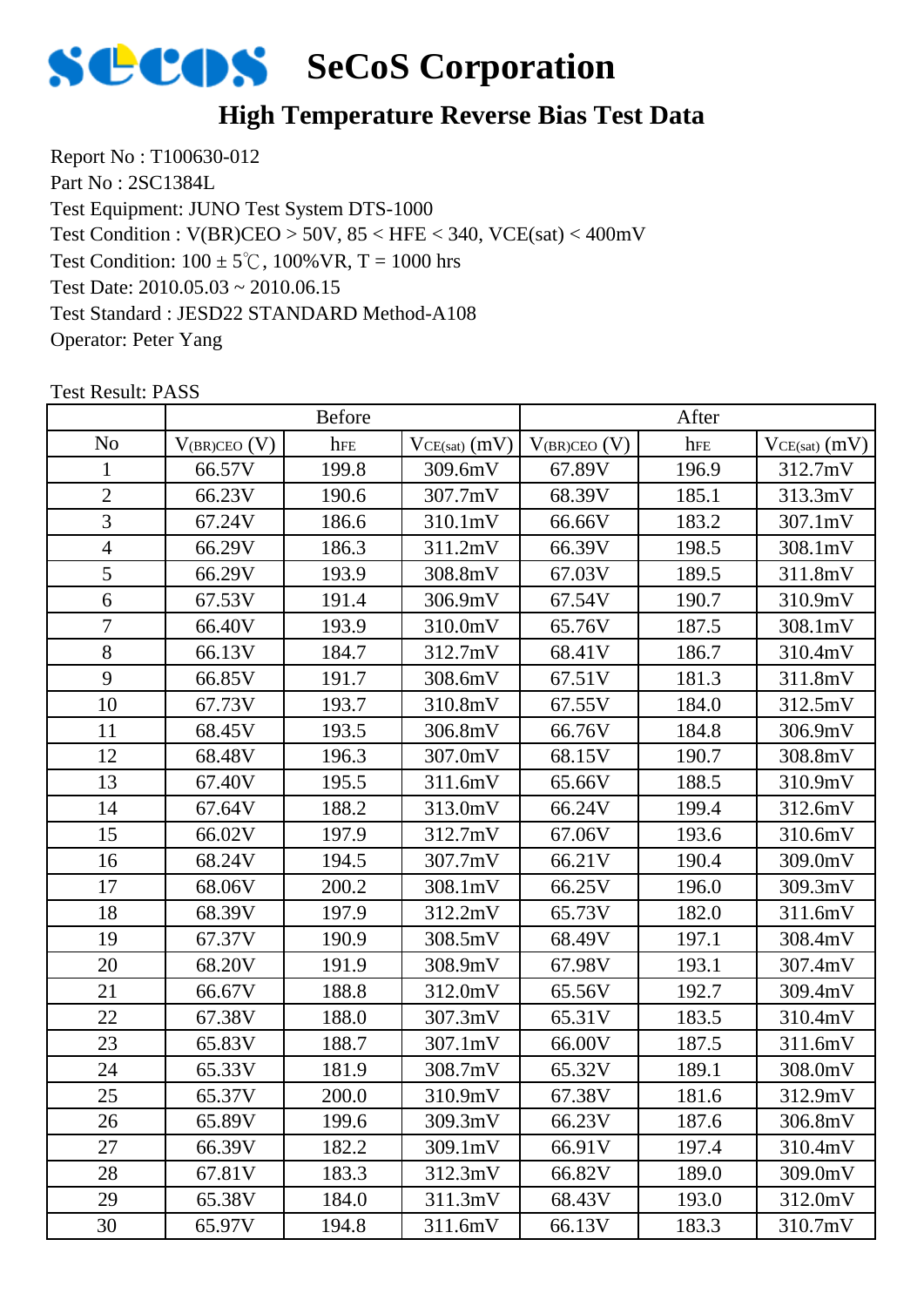

### **High Temperature Reverse Bias Test Data**

Report No : T100630-012 Part No : 2SC1384L Test Equipment: JUNO Test System DTS-1000 Test Condition:  $100 \pm 5^{\circ}$ C,  $100\%$  VR, T = 1000 hrs Test Date: 2010.05.03 ~ 2010.06.15 Test Standard : JESD22 STANDARD Method-A108 Operator: Peter Yang Test Condition : V(BR)CEO > 50V, 85 < HFE < 340, VCE(sat) < 400mV

|                |                   | <b>Before</b> |                   |                   | After |                 |
|----------------|-------------------|---------------|-------------------|-------------------|-------|-----------------|
| N <sub>o</sub> | $V_{(BR)CEO}$ (V) | hFE           | $VCE(sat)$ $(mV)$ | $V_{(BR)CEO} (V)$ | hFE   | $VCE(sat)$ (mV) |
| 31             | 66.85V            | 193.6         | 308.0mV           | 66.21V            | 183.0 | 309.7mV         |
| 32             | 65.97V            | 198.2         | 311.6mV           | 65.62V            | 194.9 | 311.9mV         |
| 33             | 66.77V            | 182.7         | 312.1mV           | 66.87V            | 186.5 | 308.3mV         |
| 34             | 68.10V            | 189.3         | 310.3mV           | 67.58V            | 193.2 | 312.9mV         |
| 35             | 65.64V            | 185.4         | 312.6mV           | 65.70V            | 192.6 | 311.9mV         |
| 36             | 66.06V            | 190.3         | 306.9mV           | 65.75V            | 190.0 | 312.0mV         |
| 37             | 68.11V            | 195.4         | 310.6mV           | 67.16V            | 191.2 | 311.9mV         |
| 38             | 66.98V            | 187.2         | 312.9mV           | 65.50V            | 187.2 | 312.6mV         |
| 39             | 67.25V            | 199.8         | 312.9mV           | 65.75V            | 198.4 | 308.6mV         |
| 40             | 66.38V            | 189.2         | 312.9mV           | 68.49V            | 188.4 | 312.3mV         |
| 41             | 67.40V            | 182.8         | 307.3mV           | 65.32V            | 186.2 | 312.5mV         |
| 42             | 65.68V            | 196.4         | 307.1mV           | 66.06V            | 183.8 | 313.3mV         |
| 43             | 67.33V            | 185.8         | 310.0mV           | 66.80V            | 188.2 | 308.2mV         |
| 44             | 65.74V            | 184.1         | 308.8mV           | 66.78V            | 199.8 | 309.5mV         |
| 45             | 65.45V            | 191.3         | 312.7mV           | 65.69V            | 183.9 | 309.4mV         |
| 46             | 67.09V            | 199.3         | 309.7mV           | 67.23V            | 187.9 | 308.4mV         |
| 47             | 66.08V            | 192.5         | 310.6mV           | 65.37V            | 196.3 | 309.7mV         |
| 48             | 68.46V            | 181.8         | 309.5mV           | 65.99V            | 183.4 | 310.0mV         |
| 49             | 67.87V            | 199.0         | 310.3mV           | 67.61V            | 198.4 | 309.3mV         |
| 50             | 65.38V            | 182.0         | 307.6mV           | 66.20V            | 184.2 | 312.8mV         |
| 51             | 67.97V            | 193.7         | 308.5mV           | 67.94V            | 184.9 | 310.8mV         |
| 52             | 68.38V            | 187.3         | 307.1mV           | 66.29V            | 195.8 | 308.8mV         |
| 53             | 66.33V            | 194.1         | 311.4mV           | 68.00V            | 195.1 | 307.4mV         |
| 54             | 67.70V            | 197.4         | 310.8mV           | 67.03V            | 193.1 | 310.5mV         |
| 55             | 68.49V            | 191.2         | 310.0mV           | 66.97V            | 187.6 | 312.8mV         |
| 56             | 67.02V            | 191.1         | 313.0mV           | 67.48V            | 189.3 | 313.0mV         |
| 57             | 65.68V            | 181.9         | 309.9mV           | 67.86V            | 189.2 | 306.9mV         |
| 58             | 66.22V            | 197.2         | 309.4mV           | 67.40V            | 194.7 | 312.0mV         |
| 59             | 66.72V            | 183.9         | 310.8mV           | 66.04V            | 190.2 | 308.7mV         |
| 60             | 66.93V            | 196.1         | 313.2mV           | 65.42V            | 189.5 | 307.9mV         |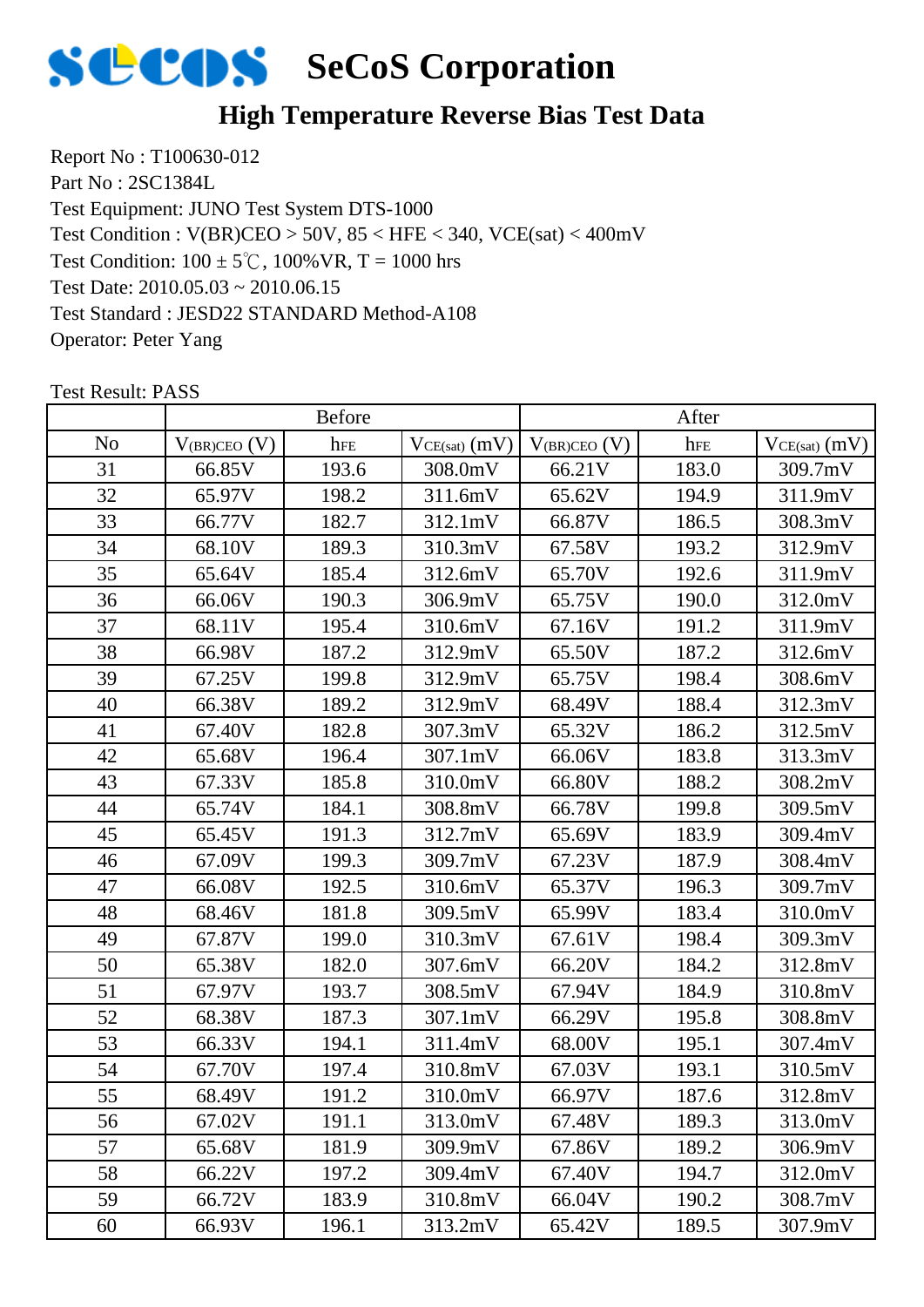

### **High Temperature Reverse Bias Test Data**

Report No : T100630-012 Part No : 2SC1384L Test Equipment: JUNO Test System DTS-1000 Test Condition:  $100 \pm 5^{\circ}$ C,  $100\%$  VR, T = 1000 hrs Test Date: 2010.05.03 ~ 2010.06.15 Test Standard : JESD22 STANDARD Method-A108 Operator: Peter Yang Test Condition : V(BR)CEO > 50V, 85 < HFE < 340, VCE(sat) < 400mV

|                |                   | <b>Before</b> |                   |                   | After |                   |
|----------------|-------------------|---------------|-------------------|-------------------|-------|-------------------|
| N <sub>o</sub> | $V_{(BR)CEO}$ (V) | hFE           | $VCE(sat)$ $(mV)$ | $V_{(BR)CEO} (V)$ | hFE   | $VCE(sat)$ $(mV)$ |
| 61             | 66.29V            | 193.0         | 311.0mV           | 67.65V            | 181.9 | 309.7mV           |
| 62             | 67.46V            | 198.5         | 310.2mV           | 68.34V            | 183.2 | 310.7mV           |
| 63             | 65.62V            | 198.7         | 312.0mV           | 66.20V            | 192.7 | 312.9mV           |
| 64             | 67.96V            | 182.1         | 312.4mV           | 66.11V            | 182.5 | 309.9mV           |
| 65             | 68.26V            | 182.7         | 311.5mV           | 67.90V            | 190.9 | 310.8mV           |
| 66             | 65.40V            | 189.2         | 311.6mV           | 67.52V            | 183.4 | 311.0mV           |
| 67             | 67.30V            | 199.7         | 313.2mV           | 67.87V            | 182.0 | 312.7mV           |
| 68             | 67.97V            | 195.6         | 312.2mV           | 67.87V            | 188.3 | 311.3mV           |
| 69             | 68.02V            | 187.9         | 310.1mV           | 67.60V            | 186.9 | 313.0mV           |
| 70             | 68.00V            | 190.2         | 311.6mV           | 67.88V            | 183.9 | 306.9mV           |
| 71             | 67.32V            | 181.8         | 308.1mV           | 65.57V            | 188.3 | 308.8mV           |
| 72             | 68.46V            | 188.3         | 307.5mV           | 66.28V            | 191.5 | 307.5mV           |
| 73             | 68.03V            | 193.1         | 309.8mV           | 67.41V            | 191.7 | 310.7mV           |
| 74             | 67.64V            | 198.2         | 311.4mV           | 66.33V            | 195.0 | 308.5mV           |
| 75             | 65.85V            | 196.8         | 309.3mV           | 68.39V            | 190.5 | 309.6mV           |
| 76             | 66.33V            | 192.8         | 308.0mV           | 67.02V            | 190.9 | 307.0mV           |
| 77             | 65.79V            | 192.0         | 311.9mV           | 67.81V            | 197.6 | 309.0mV           |

Test Result: PASS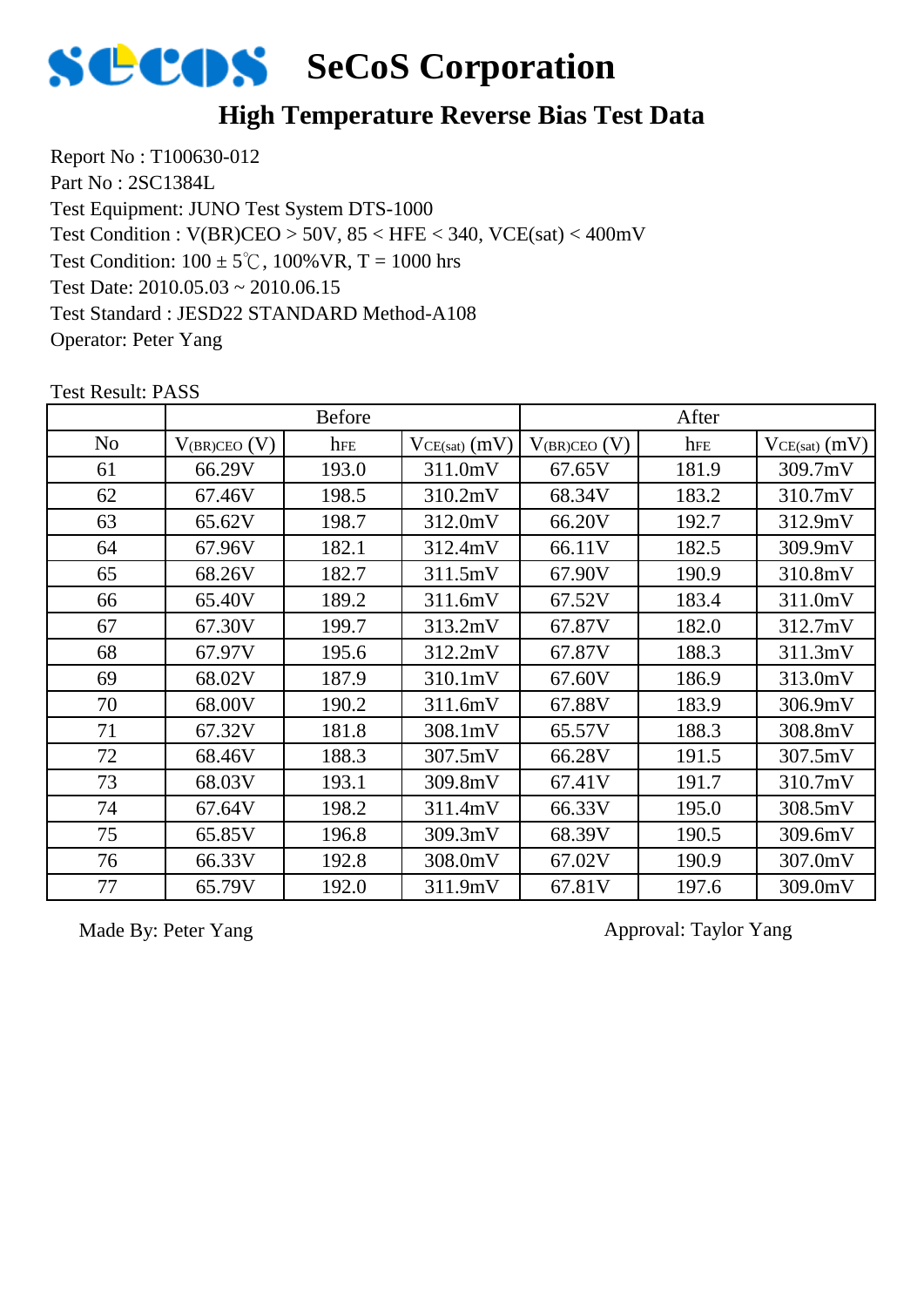

### **High Temperature Storage Life Test Data**

Report No : T100630-012 Part No : 2SC1384L Test Equipment: JUNO Test System DTS-1000 Test Condition: 150℃, 1000Hrs Test Date: 2010.05.03 ~ 2010.06.15 Test Standard : JESD22 STANDARD Method-A103 Operator: Peter Yang Test Condition : V(BR)CEO > 50V, 85 < HFE < 340, VCE(sat) < 400mV

|                |                   | <b>Before</b> |                 |                   | After |                   |
|----------------|-------------------|---------------|-----------------|-------------------|-------|-------------------|
| N <sub>o</sub> | $V_{(BR)CEO} (V)$ | hFE           | $VCE(sat)$ (mV) | $V_{(BR)CEO} (V)$ | hFE   | $VCE(sat)$ $(mV)$ |
| $\mathbf{1}$   | 66.67V            | 199.5         | 312.0mV         | 66.76V            | 181.9 | 309.6mV           |
| $\overline{2}$ | 65.77V            | 181.4         | 310.9mV         | 66.95V            | 182.5 | 312.7mV           |
| 3              | 66.27V            | 191.3         | 310.1mV         | 66.41V            | 181.5 | 310.4mV           |
| $\overline{4}$ | 66.86V            | 193.6         | 311.2mV         | 67.43V            | 185.2 | 308.6mV           |
| 5              | 66.49V            | 190.6         | 311.1mV         | 66.49V            | 181.9 | 311.2mV           |
| 6              | 65.50V            | 199.3         | 312.3mV         | 67.94V            | 181.8 | 308.7mV           |
| $\overline{7}$ | 68.18V            | 189.6         | 309.6mV         | 66.07V            | 182.9 | 313.1mV           |
| 8              | 65.67V            | 194.7         | 307.4mV         | 66.92V            | 186.1 | 312.1mV           |
| 9              | 65.79V            | 199.7         | 308.2mV         | 65.86V            | 184.0 | 311.5mV           |
| 10             | 65.49V            | 182.9         | 312.8mV         | 68.31V            | 199.5 | 312.0mV           |
| 11             | 66.68V            | 186.4         | 309.7mV         | 66.82V            | 184.3 | 309.7mV           |
| 12             | 68.37V            | 187.3         | 309.9mV         | 66.17V            | 189.6 | 312.0mV           |
| 13             | 68.38V            | 188.9         | 312.1mV         | 67.46V            | 194.0 | 310.0mV           |
| 14             | 66.58V            | 200.0         | 308.8mV         | 67.34V            | 194.2 | 308.4mV           |
| 15             | 66.18V            | 184.2         | 312.7mV         | 65.44V            | 186.7 | 311.5mV           |
| 16             | 65.38V            | 191.1         | 310.8mV         | 66.18V            | 186.5 | 312.7mV           |
| 17             | 68.01V            | 190.9         | 308.0mV         | 66.01V            | 190.8 | 310.8mV           |
| 18             | 65.84V            | 186.8         | 310.5mV         | 67.20V            | 184.6 | 310.3mV           |
| 19             | 68.02V            | 193.1         | 307.5mV         | 65.82V            | 195.0 | 311.9mV           |
| 20             | 67.98V            | 194.2         | 309.5mV         | 66.13V            | 195.3 | 310.3mV           |
| 21             | 65.45V            | 191.0         | 308.4mV         | 66.03V            | 197.6 | 312.4mV           |
| 22             | 67.93V            | 181.6         | 312.9mV         | 67.67V            | 195.4 | 307.3mV           |
| 23             | 68.15V            | 197.7         | 309.9mV         | 67.22V            | 187.6 | 310.3mV           |
| 24             | 67.42V            | 198.5         | 307.6mV         | 65.48V            | 195.5 | 311.4mV           |
| 25             | 66.66V            | 186.8         | 312.1mV         | 68.43V            | 193.3 | 311.5mV           |
| 26             | 67.10V            | 183.6         | 309.0mV         | 67.72V            | 190.8 | 307.7mV           |
| 27             | 68.36V            | 188.5         | 311.4mV         | 67.37V            | 188.2 | 311.1mV           |
| 28             | 68.34V            | 182.1         | 308.5mV         | 67.29V            | 194.4 | 309.7mV           |
| 29             | 68.20V            | 184.4         | 307.8mV         | 65.67V            | 188.8 | 312.4mV           |
| 30             | 67.49V            | 184.9         | 311.5mV         | 65.64V            | 187.3 | 309.2mV           |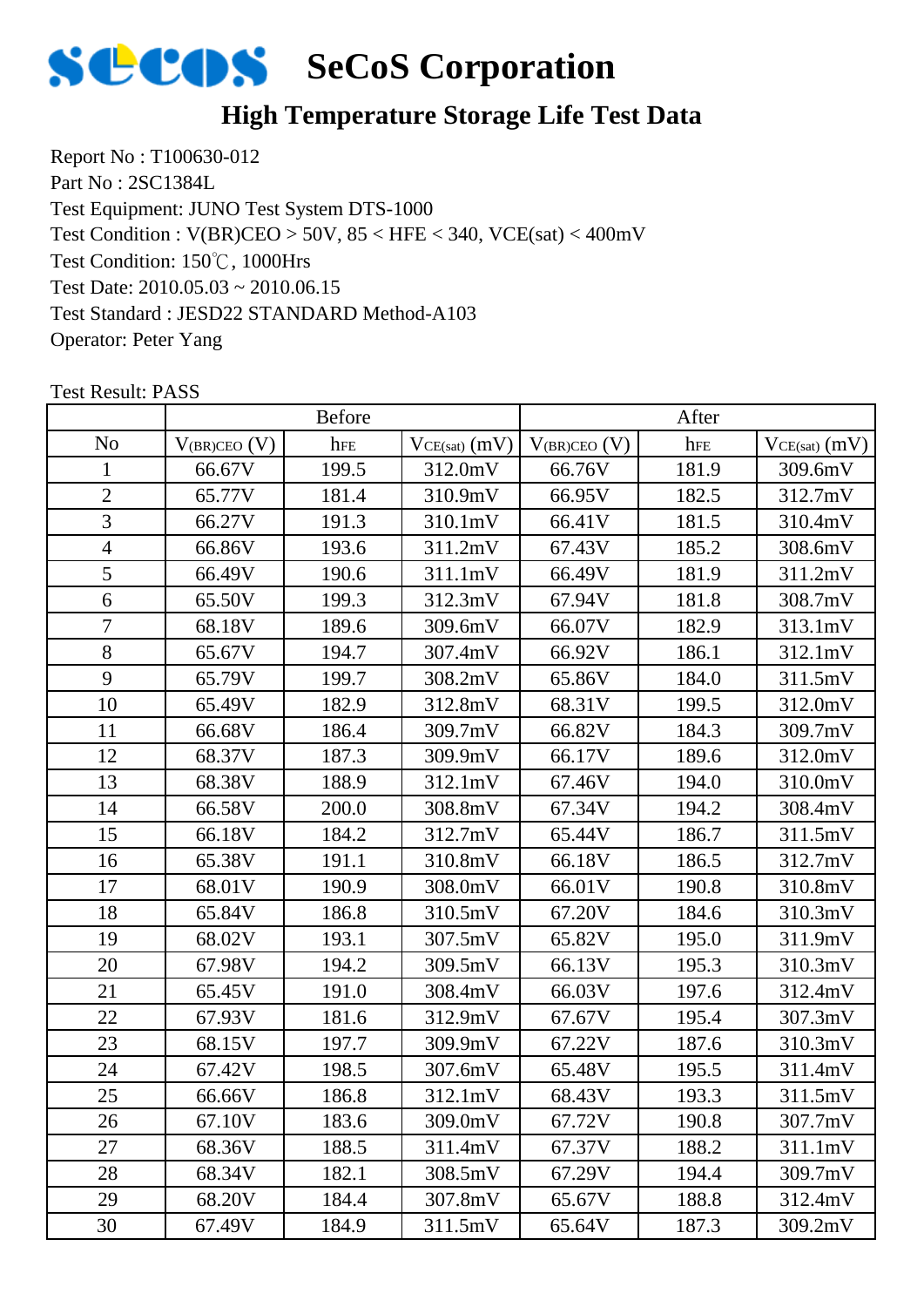

### **High Temperature Storage Life Test Data**

Report No : T100630-012 Part No : 2SC1384L Test Equipment: JUNO Test System DTS-1000 Test Condition: 150℃, 1000Hrs Test Date: 2010.05.03 ~ 2010.06.15 Test Standard : JESD22 STANDARD Method-A103 Operator: Peter Yang Test Condition : V(BR)CEO > 50V, 85 < HFE < 340, VCE(sat) < 400mV

|                |                   | Before |                 |                   | After |                   |
|----------------|-------------------|--------|-----------------|-------------------|-------|-------------------|
| N <sub>0</sub> | $V_{(BR)CEO}$ (V) | hFE    | $VCE(sat)$ (mV) | $V_{(BR)CEO} (V)$ | hFE   | $VCE(sat)$ $(mV)$ |
| 31             | 65.69V            | 185.7  | 309.7mV         | 65.84V            | 188.0 | 307.5mV           |
| 32             | 66.89V            | 184.8  | 310.6mV         | 65.66V            | 185.5 | 308.1mV           |
| 33             | 67.12V            | 193.2  | 308.9mV         | 68.47V            | 190.4 | 312.1mV           |
| 34             | 68.12V            | 188.4  | 306.9mV         | 67.83V            | 183.8 | 307.7mV           |
| 35             | 67.63V            | 196.3  | 310.2mV         | 67.37V            | 196.0 | 309.8mV           |
| 36             | 68.01V            | 199.7  | 310.6mV         | 65.93V            | 185.6 | 307.6mV           |
| 37             | 66.32V            | 191.4  | 312.0mV         | 68.30V            | 194.2 | 310.2mV           |
| 38             | 67.00V            | 187.9  | 312.5mV         | 67.07V            | 196.9 | 312.5mV           |
| 39             | 65.39V            | 190.5  | 307.0mV         | 67.39V            | 190.9 | 313.3mV           |
| 40             | 67.57V            | 199.1  | 312.4mV         | 65.65V            | 200.0 | 312.6mV           |
| 41             | 68.06V            | 183.2  | 310.1mV         | 65.54V            | 197.2 | 311.5mV           |
| 42             | 65.57V            | 197.7  | 309.8mV         | 67.69V            | 198.4 | 312.3mV           |
| 43             | 65.41V            | 181.7  | 312.7mV         | 68.41V            | 195.6 | 310.9mV           |
| 44             | 66.38V            | 185.4  | 308.8mV         | 67.06V            | 183.2 | 312.0mV           |
| 45             | 66.52V            | 195.3  | 307.2mV         | 67.83V            | 183.8 | 309.0mV           |
| 46             | 67.81V            | 191.5  | 310.3mV         | 67.46V            | 192.8 | 309.5mV           |
| 47             | 66.01V            | 199.7  | 310.4mV         | 67.83V            | 187.4 | 313.1mV           |
| 48             | 65.86V            | 200.0  | 313.0mV         | 67.19V            | 199.3 | 311.3mV           |
| 49             | 65.33V            | 181.7  | 310.7mV         | 66.68V            | 190.4 | 308.9mV           |
| 50             | 66.51V            | 193.0  | 310.7mV         | 67.53V            | 189.3 | 308.0mV           |
| 51             | 66.59V            | 191.0  | 309.4mV         | 67.52V            | 188.2 | 311.5mV           |
| 52             | 66.97V            | 194.8  | 310.9mV         | 67.66V            | 196.5 | 313.4mV           |
| 53             | 68.47V            | 184.3  | 309.9mV         | 67.45V            | 184.7 | 308.7mV           |
| 54             | 65.48V            | 192.9  | 311.2mV         | 65.92V            | 186.9 | 310.0mV           |
| 55             | 67.72V            | 192.9  | 308.5mV         | 66.68V            | 194.3 | 312.6mV           |
| 56             | 65.42V            | 190.0  | 310.9mV         | 67.51V            | 184.7 | 312.0mV           |
| 57             | 67.38V            | 196.1  | 312.2mV         | 68.13V            | 181.4 | 310.3mV           |
| 58             | 65.87V            | 182.0  | 313.1mV         | 67.51V            | 197.5 | 307.1mV           |
| 59             | 66.08V            | 192.3  | 313.3mV         | 66.97V            | 196.8 | 312.2mV           |
| 60             | 68.33V            | 195.4  | 312.6mV         | 66.81V            | 196.8 | 310.4mV           |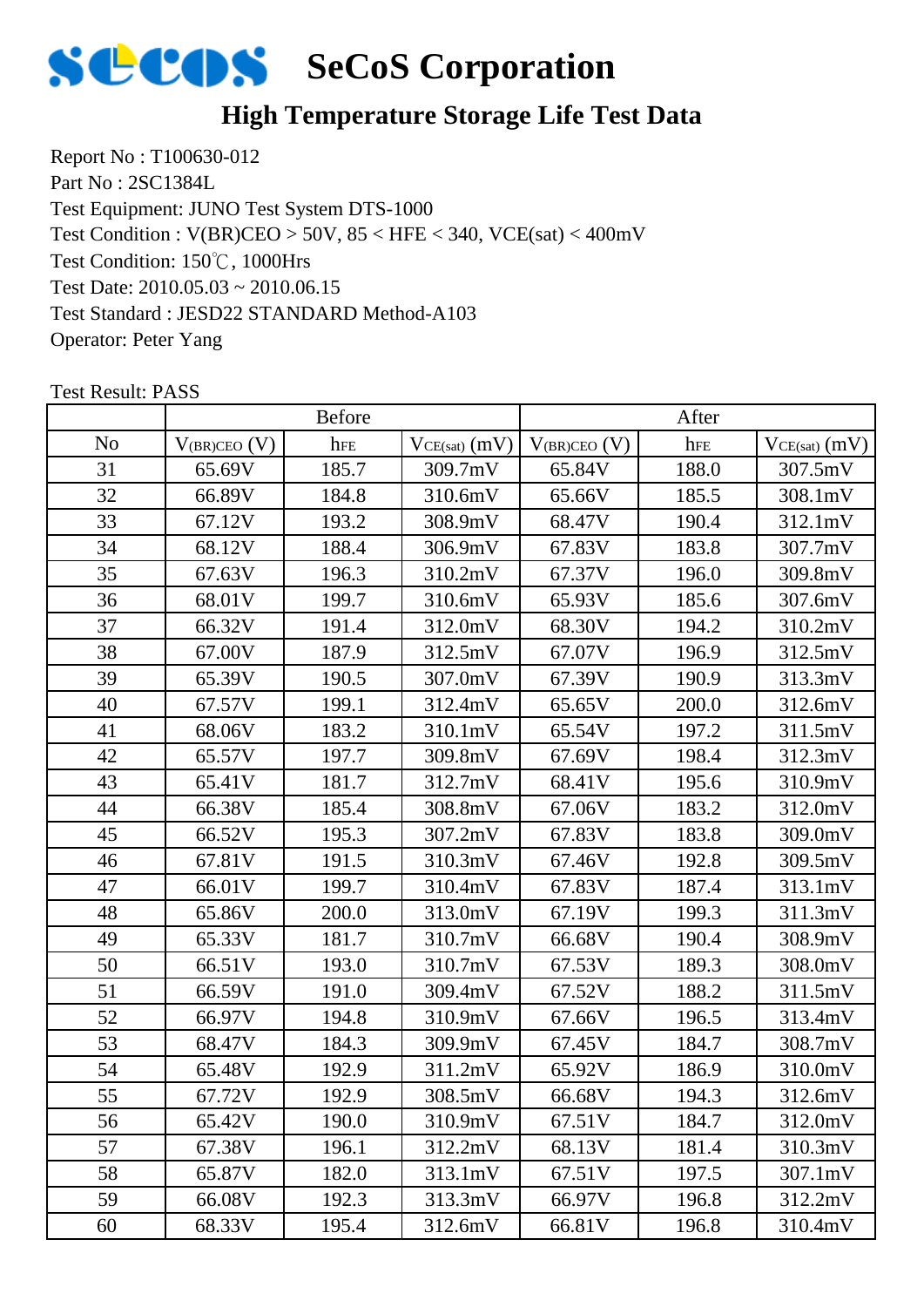

### **High Temperature Storage Life Test Data**

Report No : T100630-012 Part No : 2SC1384L Test Equipment: JUNO Test System DTS-1000 Test Condition: 150℃, 1000Hrs Test Date: 2010.05.03 ~ 2010.06.15 Test Standard : JESD22 STANDARD Method-A103 Operator: Peter Yang Test Condition : V(BR)CEO > 50V, 85 < HFE < 340, VCE(sat) < 400mV

|                |                   | <b>Before</b> |                   |                   | After |                   |
|----------------|-------------------|---------------|-------------------|-------------------|-------|-------------------|
| N <sub>0</sub> | $V_{(BR)CEO} (V)$ | hFE           | $VCE(sat)$ $(mV)$ | $V_{(BR)CEO} (V)$ | hFE   | $VCE(sat)$ $(mV)$ |
| 61             | 68.21V            | 198.9         | 312.8mV           | 65.31V            | 196.3 | 313.3mV           |
| 62             | 66.67V            | 182.3         | 308.1mV           | 66.54V            | 199.4 | 310.2mV           |
| 63             | 66.63V            | 182.7         | 307.9mV           | 66.14V            | 190.1 | 309.0mV           |
| 64             | 65.54V            | 187.7         | 306.8mV           | 67.68V            | 196.5 | 307.4mV           |
| 65             | 66.85V            | 199.2         | 310.7mV           | 68.34V            | 184.7 | 306.8mV           |
| 66             | 67.89V            | 185.0         | 311.6mV           | 68.25V            | 188.9 | 312.3mV           |
| 67             | 66.67V            | 187.9         | 310.5mV           | 65.44V            | 187.2 | 311.6mV           |
| 68             | 65.52V            | 193.8         | 311.7mV           | 67.31V            | 182.2 | 306.9mV           |
| 69             | 66.61V            | 181.9         | 312.5mV           | 65.60V            | 199.7 | 311.7mV           |
| 70             | 67.37V            | 198.0         | 308.5mV           | 66.00V            | 195.2 | 307.6mV           |
| 71             | 68.15V            | 195.6         | 307.5mV           | 66.05V            | 185.5 | 308.9mV           |
| 72             | 67.91V            | 189.0         | 309.6mV           | 66.86V            | 189.8 | 307.1mV           |
| 73             | 68.29V            | 188.7         | 309.8mV           | 67.74V            | 195.3 | 308.8mV           |
| 74             | 68.01V            | 192.6         | 311.4mV           | 66.44V            | 195.2 | 313.2mV           |
| 75             | 65.70V            | 191.3         | 310.8mV           | 67.14V            | 181.7 | 307.3mV           |
| 76             | 67.20V            | 189.3         | 310.4mV           | 68.01V            | 198.8 | 309.2mV           |
| 77             | 67.65V            | 188.3         | 313.3mV           | 66.45V            | 182.1 | 308.3mV           |

Test Result: PASS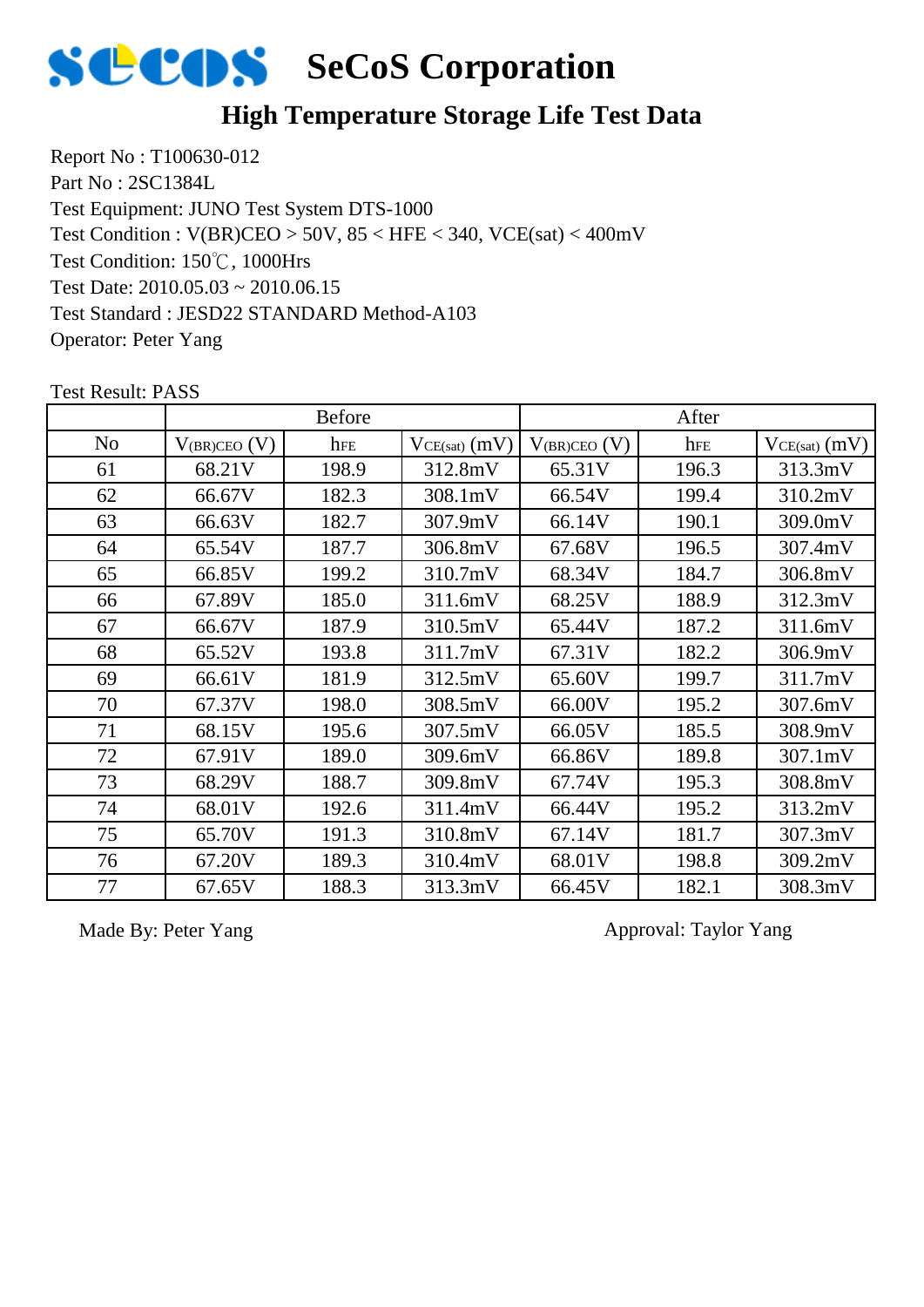

### **Pressure Cooker Test Data**

Report No : T100630-012 Part No : 2SC1384L Test Equipment: JUNO Test System DTS-1000 Test Condition: 121℃, 100%RH, 29.7PSIG, 168Hrs Test Date: 2010.05.03 ~ 2010.05.11 Test Standard : JESD22 STANDARD Method-A102 Operator: Peter Yang Test Condition : V(BR)CEO > 50V, 85 < HFE < 340, VCE(sat) < 400mV

|                | <b>Before</b>     |       |                 | After             |       |                   |
|----------------|-------------------|-------|-----------------|-------------------|-------|-------------------|
| N <sub>o</sub> | $V_{(BR)CEO} (V)$ | hFE   | $VCE(sat)$ (mV) | $V_{(BR)CEO} (V)$ | hFE   | $VCE(sat)$ $(mV)$ |
| $\mathbf{1}$   | 66.64V            | 198.1 | 312.5mV         | 67.58V            | 182.2 | 310.6mV           |
| $\overline{2}$ | 65.49V            | 186.2 | 310.6mV         | 66.51V            | 197.6 | 310.2mV           |
| 3              | 66.74V            | 194.8 | 312.8mV         | 66.99V            | 183.1 | 312.1mV           |
| $\overline{4}$ | 67.48V            | 199.6 | 307.7mV         | 65.49V            | 182.5 | 306.9mV           |
| 5              | 66.67V            | 185.4 | 306.8mV         | 65.71V            | 190.6 | 307.2mV           |
| 6              | 67.61V            | 191.3 | 313.0mV         | 67.86V            | 192.0 | 310.5mV           |
| $\overline{7}$ | 67.09V            | 188.8 | 311.2mV         | 65.98V            | 184.3 | 309.4mV           |
| 8              | 65.94V            | 192.1 | 311.9mV         | 66.21V            | 185.7 | 309.7mV           |
| 9              | 67.19V            | 193.4 | 311.0mV         | 67.83V            | 194.6 | 309.1mV           |
| 10             | 65.43V            | 192.2 | 308.0mV         | 67.55V            | 189.7 | 308.2mV           |
| 11             | 67.52V            | 190.2 | 310.3mV         | 66.68V            | 181.8 | 313.3mV           |
| 12             | 67.07V            | 182.3 | 309.7mV         | 65.59V            | 186.9 | 309.0mV           |
| 13             | 66.60V            | 185.5 | 309.7mV         | 67.77V            | 197.3 | 308.8mV           |
| 14             | 66.74V            | 196.0 | 312.6mV         | 65.45V            | 197.2 | 308.9mV           |
| 15             | 65.52V            | 191.8 | 307.1mV         | 66.51V            | 188.1 | 309.8mV           |
| 16             | 66.67V            | 183.9 | 310.1mV         | 65.70V            | 192.4 | 310.9mV           |
| 17             | 65.48V            | 199.9 | 308.6mV         | 67.45V            | 184.3 | 313.2mV           |
| 18             | 68.24V            | 196.1 | 308.0mV         | 65.41V            | 194.6 | 312.3mV           |
| 19             | 65.91V            | 194.6 | 313.3mV         | 65.79V            | 191.6 | 310.4mV           |
| 20             | 67.92V            | 193.4 | 308.9mV         | 67.60V            | 198.5 | 311.9mV           |
| 21             | 66.50V            | 187.0 | 311.5mV         | 65.80V            | 185.8 | 309.0mV           |
| 22             | 68.49V            | 198.7 | 311.2mV         | 66.39V            | 186.0 | 312.5mV           |
| 23             | 68.05V            | 187.8 | 312.1mV         | 65.81V            | 195.2 | 310.3mV           |
| 24             | 68.46V            | 189.2 | 312.4mV         | 66.98V            | 196.2 | 306.8mV           |
| 25             | 66.39V            | 191.5 | 307.4mV         | 68.46V            | 190.1 | 313.2mV           |
| 26             | 67.23V            | 191.1 | 312.9mV         | 66.36V            | 183.5 | 308.0mV           |
| 27             | 67.46V            | 190.8 | 310.7mV         | 67.29V            | 192.0 | 311.6mV           |
| 28             | 67.38V            | 190.1 | 307.0mV         | 68.00V            | 196.8 | 310.0mV           |
| 29             | 67.72V            | 195.0 | 310.1mV         | 66.35V            | 196.2 | 313.4mV           |
| 30             | 66.29V            | 182.9 | 312.2mV         | 67.91V            | 191.5 | 310.9mV           |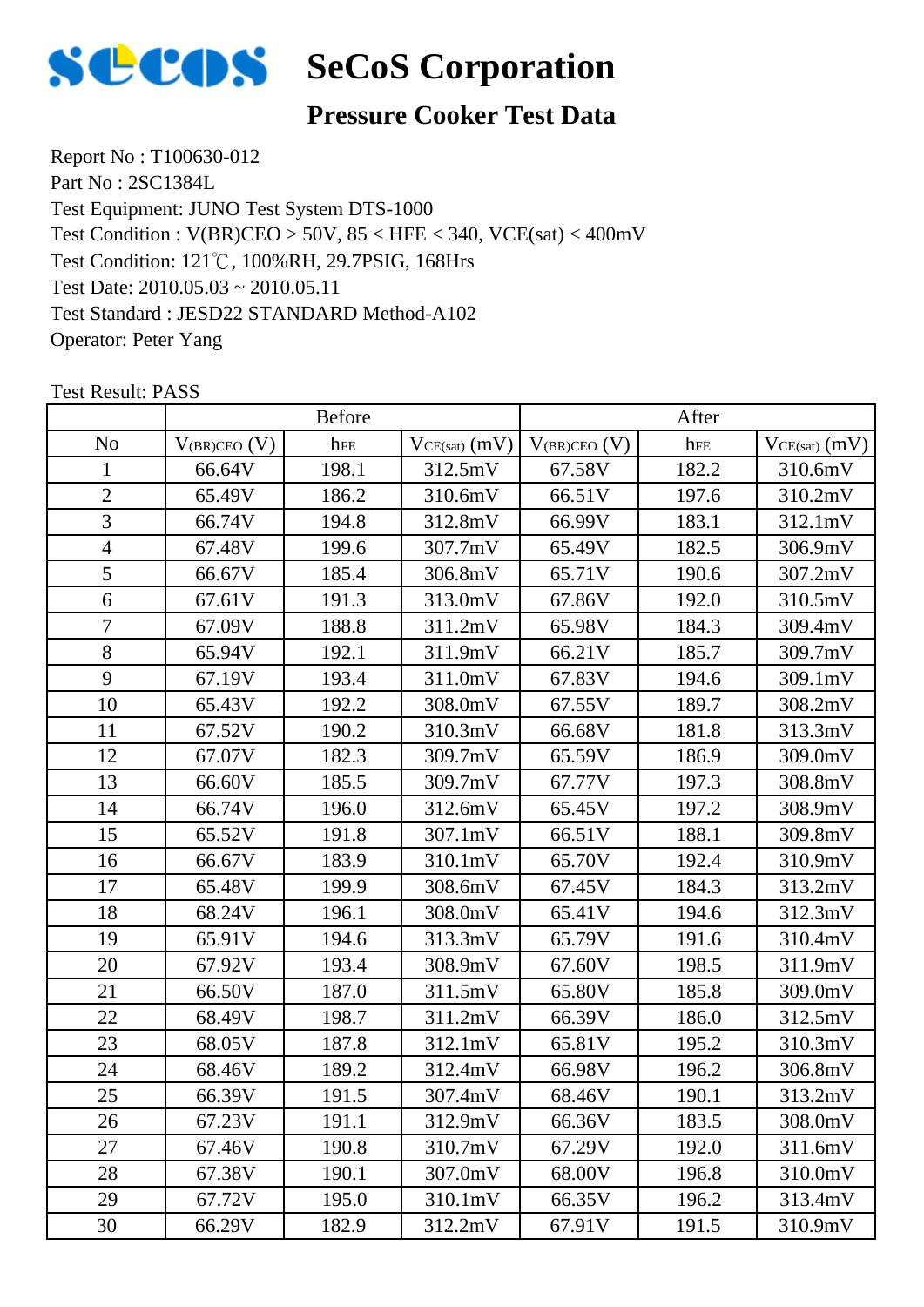

### **Pressure Cooker Test Data**

Report No : T100630-012 Part No : 2SC1384L Test Equipment: JUNO Test System DTS-1000 Test Condition: 121℃, 100%RH, 29.7PSIG, 168Hrs Test Date: 2010.05.03 ~ 2010.05.11 Test Standard : JESD22 STANDARD Method-A102 Operator: Peter Yang Test Condition : V(BR)CEO > 50V, 85 < HFE < 340, VCE(sat) < 400mV

|                | Before            |       |                 | After             |       |                   |
|----------------|-------------------|-------|-----------------|-------------------|-------|-------------------|
| N <sub>0</sub> | $V_{(BR)CEO}$ (V) | hFE   | $VCE(sat)$ (mV) | $V_{(BR)CEO} (V)$ | hFE   | $VCE(sat)$ $(mV)$ |
| 31             | 66.46V            | 194.1 | 310.6mV         | 67.42V            | 190.3 | 307.2mV           |
| 32             | 66.71V            | 199.5 | 307.3mV         | 65.43V            | 182.0 | 312.4mV           |
| 33             | 66.41V            | 188.2 | 308.5mV         | 66.40V            | 196.4 | 311.0mV           |
| 34             | 65.85V            | 184.8 | 310.6mV         | 65.66V            | 196.5 | 313.0mV           |
| 35             | 65.71V            | 191.9 | 313.0mV         | 65.95V            | 197.1 | 312.4mV           |
| 36             | 66.52V            | 194.4 | 312.9mV         | 67.63V            | 198.6 | 310.8mV           |
| 37             | 66.89V            | 194.6 | 310.6mV         | 68.35V            | 187.2 | 313.1mV           |
| 38             | 68.33V            | 184.2 | 307.5mV         | 66.85V            | 195.8 | 307.7mV           |
| 39             | 67.77V            | 187.1 | 308.3mV         | 67.52V            | 194.3 | 311.6mV           |
| 40             | 67.90V            | 198.0 | 310.6mV         | 67.93V            | 186.7 | 310.0mV           |
| 41             | 65.94V            | 198.1 | 308.6mV         | 66.18V            | 190.6 | 308.5mV           |
| 42             | 66.47V            | 183.1 | 309.4mV         | 65.82V            | 196.6 | 312.2mV           |
| 43             | 66.67V            | 192.5 | 311.5mV         | 66.02V            | 187.6 | 308.3mV           |
| 44             | 66.24V            | 196.2 | 312.0mV         | 65.97V            | 190.7 | 308.6mV           |
| 45             | 67.45V            | 183.6 | 313.3mV         | 66.72V            | 187.6 | 307.2mV           |
| 46             | 67.92V            | 191.3 | 307.9mV         | 65.77V            | 192.2 | 311.3mV           |
| 47             | 66.68V            | 187.9 | 311.5mV         | 68.25V            | 188.7 | 309.7mV           |
| 48             | 65.66V            | 193.3 | 309.1mV         | 67.05V            | 199.3 | 309.2mV           |
| 49             | 67.14V            | 195.8 | 312.7mV         | 67.15V            | 190.3 | 308.1mV           |
| 50             | 67.79V            | 182.2 | 311.0mV         | 68.01V            | 195.3 | 310.6mV           |
| 51             | 67.30V            | 197.5 | 307.6mV         | 65.36V            | 189.6 | 310.3mV           |
| 52             | 66.16V            | 198.9 | 307.0mV         | 66.87V            | 182.8 | 308.4mV           |
| 53             | 67.60V            | 196.2 | 312.5mV         | 67.50V            | 184.1 | 312.6mV           |
| 54             | 66.23V            | 184.4 | 309.7mV         | 66.40V            | 186.7 | 307.0mV           |
| 55             | 67.91V            | 196.4 | 308.3mV         | 67.74V            | 197.9 | 308.7mV           |
| 56             | 67.51V            | 188.1 | 312.9mV         | 66.27V            | 187.6 | 309.1mV           |
| 57             | 66.14V            | 188.5 | 311.6mV         | 65.50V            | 188.3 | 307.7mV           |
| 58             | 65.48V            | 187.6 | 310.7mV         | 66.14V            | 190.5 | 311.1mV           |
| 59             | 68.15V            | 192.9 | 313.3mV         | 67.31V            | 199.6 | 309.7mV           |
| 60             | 67.64V            | 182.9 | 311.5mV         | 67.33V            | 190.8 | 309.5mV           |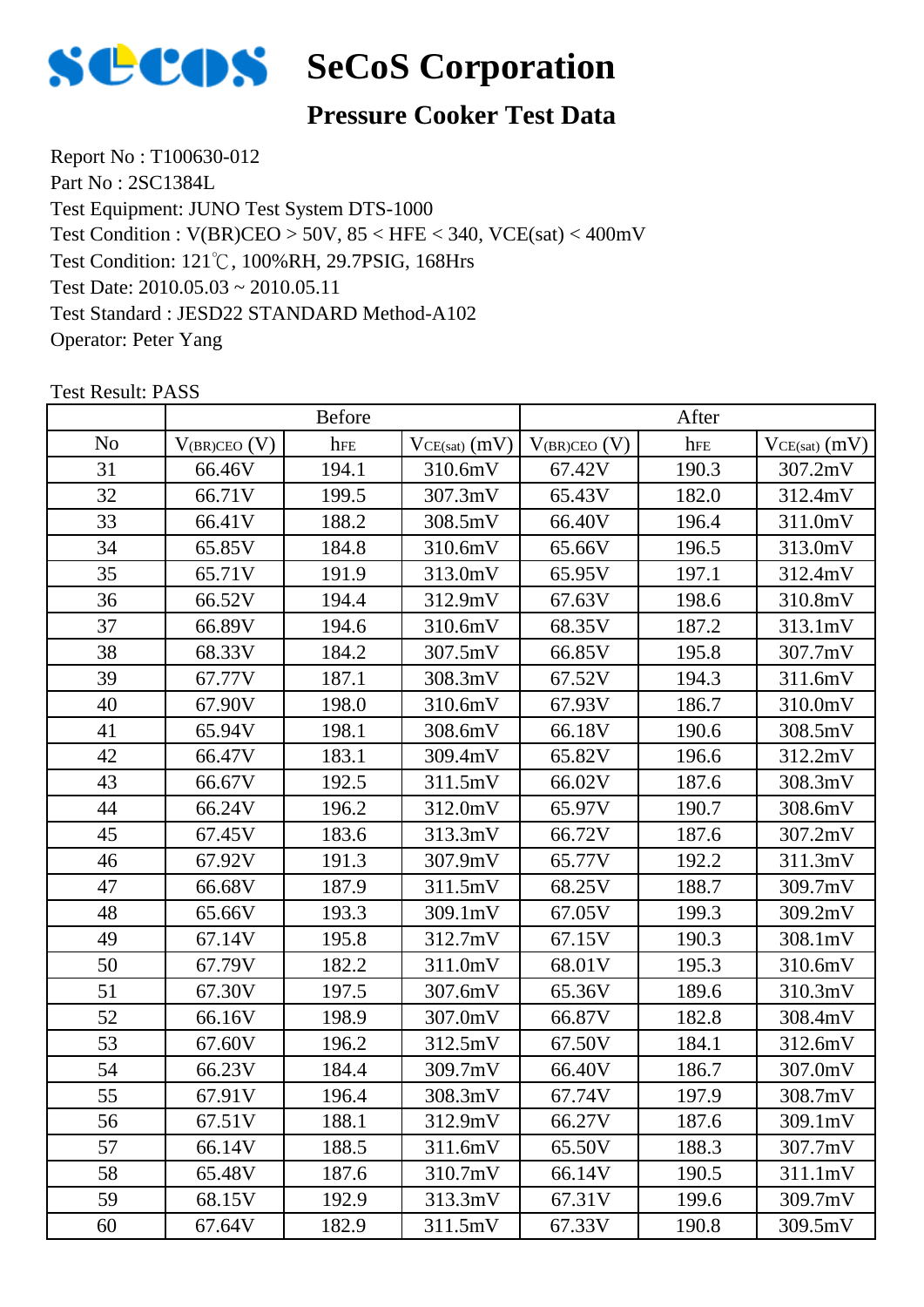

### **Pressure Cooker Test Data**

Report No : T100630-012 Part No : 2SC1384L Test Equipment: JUNO Test System DTS-1000 Test Condition: 121℃, 100%RH, 29.7PSIG, 168Hrs Test Date: 2010.05.03 ~ 2010.05.11 Test Standard : JESD22 STANDARD Method-A102 Operator: Peter Yang Test Condition : V(BR)CEO > 50V, 85 < HFE < 340, VCE(sat) < 400mV

|                | <b>Before</b>     |       |                   | After               |       |                   |
|----------------|-------------------|-------|-------------------|---------------------|-------|-------------------|
| N <sub>0</sub> | $V_{(BR)CEO}$ (V) | hFE   | $VCE(sat)$ $(mV)$ | $V_{(BR)CEO}$ $(V)$ | hFE   | $VCE(sat)$ $(mV)$ |
| 61             | 67.70V            | 197.9 | 309.0mV           | 65.55V              | 192.1 | 313.0mV           |
| 62             | 66.81V            | 183.3 | 307.6mV           | 66.08V              | 183.0 | 311.7mV           |
| 63             | 66.29V            | 197.6 | 310.4mV           | 67.89V              | 200.3 | 312.3mV           |
| 64             | 68.33V            | 197.9 | 310.3mV           | 67.91V              | 196.6 | 310.2mV           |
| 65             | 66.58V            | 193.7 | 310.4mV           | 65.66V              | 185.6 | 311.3mV           |
| 66             | 67.23V            | 199.0 | 312.6mV           | 67.32V              | 193.0 | 309.8mV           |
| 67             | 66.15V            | 186.3 | 308.1mV           | 68.49V              | 187.7 | 310.1mV           |
| 68             | 67.06V            | 197.6 | 310.2mV           | 66.17V              | 188.5 | 311.2mV           |
| 69             | 67.69V            | 198.4 | 313.2mV           | 67.08V              | 182.9 | 313.0mV           |
| 70             | 67.98V            | 193.7 | 312.9mV           | 68.24V              | 194.5 | 310.7mV           |
| 71             | 68.31V            | 193.4 | 307.8mV           | 67.79V              | 188.6 | 313.3mV           |
| 72             | 65.75V            | 189.6 | 311.3mV           | 65.97V              | 188.3 | 308.6mV           |
| 73             | 65.33V            | 199.2 | 312.9mV           | 66.97V              | 186.9 | 311.6mV           |
| 74             | 67.66V            | 189.8 | 311.8mV           | 66.14V              | 188.8 | 312.5mV           |
| 75             | 67.44V            | 195.1 | 311.4mV           | 67.32V              | 188.6 | 311.5mV           |
| 76             | 66.44V            | 191.8 | 307.1mV           | 67.47V              | 191.9 | 312.0mV           |
| 77             | 65.44V            | 194.5 | 308.9mV           | 65.81V              | 198.1 | 311.3mV           |

Test Result: PASS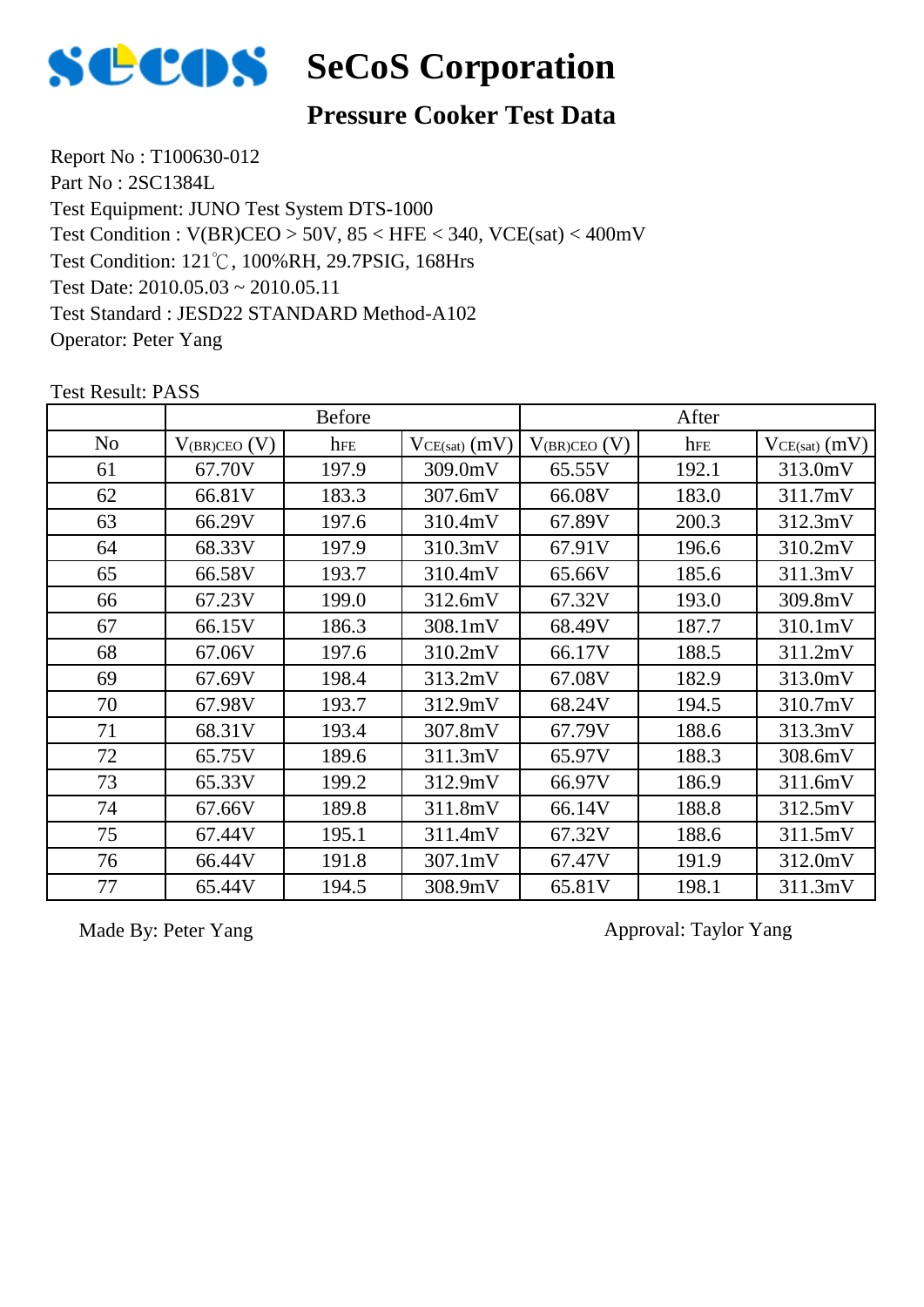

### **Temperature Cycle Test Data**

Report No : T100630-012 Part No : 2SC1384L Test Equipment: JUNO Test System DTS-1000 Test Condition: -55℃/30min, 150℃/30min, for1000 Cycle Test Date: 2010.05.03 ~ 2010.06.25 Test Standard : JESD22 STANDARD Method-A104 Operator: Peter Yang Test Condition : V(BR)CEO > 50V, 85 < HFE < 340, VCE(sat) < 400mV

|                | <b>Before</b>     |       |                 | After             |       |                   |
|----------------|-------------------|-------|-----------------|-------------------|-------|-------------------|
| N <sub>0</sub> | $V_{(BR)CEO} (V)$ | hFE   | $VCE(sat)$ (mV) | $V_{(BR)CEO} (V)$ | hFE   | $VCE(sat)$ $(mV)$ |
| $\mathbf{1}$   | 66.26V            | 192.9 | 311.5mV         | 65.98V            | 191.3 | 308.5mV           |
| $\overline{2}$ | 67.67V            | 191.4 | 308.1mV         | 67.26V            | 184.9 | 307.9mV           |
| 3              | 66.59V            | 188.4 | 309.5mV         | 66.08V            | 193.6 | 308.1mV           |
| $\overline{4}$ | 68.14V            | 190.1 | 311.7mV         | 67.08V            | 185.7 | 310.8mV           |
| 5              | 66.19V            | 199.1 | 307.2mV         | 68.43V            | 190.2 | 312.3mV           |
| 6              | 66.15V            | 200.3 | 309.1mV         | 66.31V            | 198.7 | 308.3mV           |
| $\tau$         | 66.69V            | 192.0 | 311.3mV         | 66.54V            | 185.8 | 307.4mV           |
| 8              | 67.25V            | 191.9 | 309.9mV         | 66.44V            | 197.7 | 308.9mV           |
| 9              | 66.83V            | 186.5 | 308.0mV         | 67.30V            | 185.9 | 311.7mV           |
| 10             | 67.56V            | 185.7 | 306.8mV         | 66.18V            | 199.2 | 308.3mV           |
| 11             | 66.07V            | 198.4 | 309.5mV         | 66.53V            | 182.0 | 312.4mV           |
| 12             | 66.99V            | 184.6 | 311.8mV         | 66.75V            | 182.3 | 312.6mV           |
| 13             | 66.88V            | 191.6 | 312.4mV         | 66.03V            | 196.9 | 308.1mV           |
| 14             | 65.52V            | 184.6 | 311.5mV         | 66.78V            | 194.6 | 313.4mV           |
| 15             | 65.76V            | 197.0 | 309.1mV         | 67.83V            | 198.7 | 313.1mV           |
| 16             | 66.52V            | 197.0 | 311.7mV         | 65.31V            | 195.0 | 310.1mV           |
| 17             | 68.16V            | 187.8 | 308.0mV         | 67.75V            | 198.5 | 310.4mV           |
| 18             | 68.08V            | 198.6 | 312.6mV         | 66.50V            | 188.5 | 311.3mV           |
| 19             | 68.33V            | 181.7 | 312.5mV         | 67.59V            | 181.7 | 310.9mV           |
| 20             | 67.85V            | 184.5 | 308.9mV         | 67.65V            | 193.0 | 308.4mV           |
| 21             | 65.72V            | 197.7 | 309.9mV         | 66.70V            | 182.7 | 308.1mV           |
| 22             | 68.15V            | 181.7 | 312.0mV         | 66.74V            | 186.1 | 307.3mV           |
| 23             | 68.43V            | 195.0 | 307.6mV         | 67.06V            | 196.7 | 310.6mV           |
| 24             | 66.66V            | 191.4 | 313.2mV         | 66.70V            | 194.4 | 311.9mV           |
| 25             | 65.31V            | 197.9 | 310.1mV         | 65.76V            | 195.1 | 309.2mV           |
| 26             | 66.35V            | 182.8 | 312.0mV         | 66.91V            | 197.9 | 312.4mV           |
| 27             | 67.26V            | 193.2 | 311.4mV         | 67.24V            | 194.9 | 309.4mV           |
| 28             | 66.48V            | 186.4 | 311.0mV         | 65.84V            | 194.8 | 308.3mV           |
| 29             | 67.58V            | 199.7 | 313.1mV         | 67.50V            | 194.3 | 313.2mV           |
| 30             | 67.75V            | 195.7 | 306.9mV         | 66.85V            | 187.6 | 312.7mV           |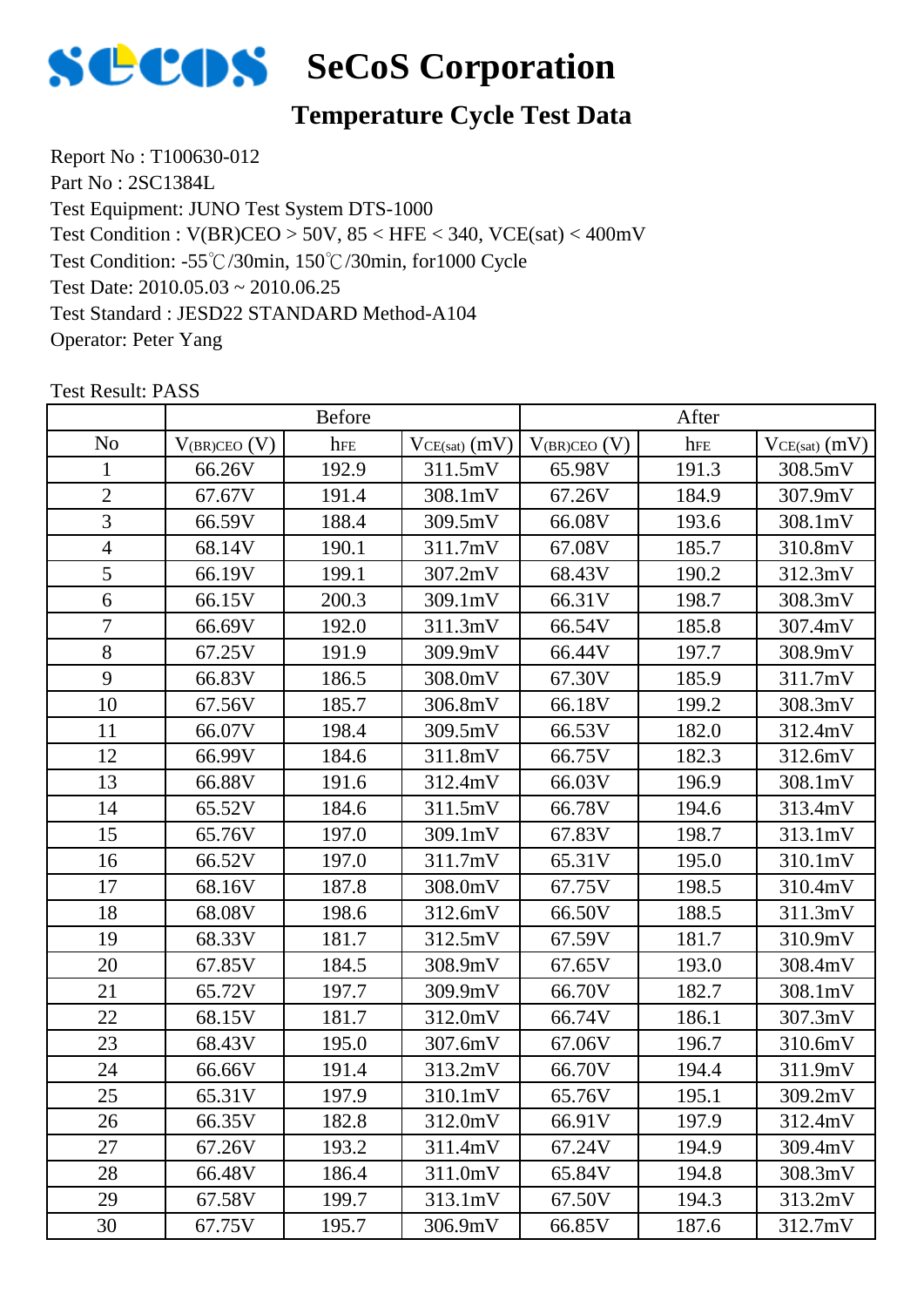

### **Temperature Cycle Test Data**

Report No : T100630-012 Part No : 2SC1384L Test Equipment: JUNO Test System DTS-1000 Test Condition: -55℃/30min, 150℃/30min, for1000 Cycle Test Date: 2010.05.03 ~ 2010.06.25 Test Standard : JESD22 STANDARD Method-A104 Operator: Peter Yang Test Condition : V(BR)CEO > 50V, 85 < HFE < 340, VCE(sat) < 400mV

|                | <b>Before</b>     |       |                 | After             |       |                   |
|----------------|-------------------|-------|-----------------|-------------------|-------|-------------------|
| N <sub>0</sub> | $V_{(BR)CEO} (V)$ | hFE   | $VCE(sat)$ (mV) | $V_{(BR)CEO} (V)$ | hFE   | $VCE(sat)$ $(mV)$ |
| 31             | 65.72V            | 186.6 | 308.7mV         | 68.05V            | 193.8 | 307.7mV           |
| 32             | 67.43V            | 191.2 | 308.7mV         | 66.21V            | 195.0 | 307.4mV           |
| 33             | 67.28V            | 191.4 | 309.6mV         | 66.40V            | 196.6 | 307.3mV           |
| 34             | 66.45V            | 181.5 | 310.0mV         | 66.83V            | 196.3 | 312.2mV           |
| 35             | 65.59V            | 184.5 | 311.4mV         | 68.26V            | 198.5 | 311.6mV           |
| 36             | 65.64V            | 191.0 | 312.4mV         | 66.26V            | 195.3 | 309.8mV           |
| 37             | 65.38V            | 184.5 | 310.8mV         | 66.68V            | 189.6 | 309.7mV           |
| 38             | 66.93V            | 198.7 | 307.4mV         | 67.50V            | 194.3 | 311.0mV           |
| 39             | 67.93V            | 197.0 | 307.1mV         | 67.31V            | 181.7 | 311.7mV           |
| 40             | 66.43V            | 190.3 | 313.3mV         | 66.37V            | 199.5 | 308.0mV           |
| 41             | 67.29V            | 192.2 | 311.0mV         | 66.09V            | 182.3 | 308.8mV           |
| 42             | 66.56V            | 192.5 | 309.5mV         | 65.65V            | 187.8 | 312.1mV           |
| 43             | 66.50V            | 184.9 | 309.0mV         | 65.80V            | 199.9 | 306.9mV           |
| 44             | 67.85V            | 191.2 | 311.3mV         | 67.34V            | 198.4 | 308.8mV           |
| 45             | 68.26V            | 194.9 | 313.3mV         | 66.42V            | 197.6 | 309.4mV           |
| 46             | 66.00V            | 182.6 | 307.1mV         | 65.97V            | 197.1 | 307.2mV           |
| 47             | 66.17V            | 187.2 | 311.0mV         | 66.22V            | 193.8 | 308.4mV           |
| 48             | 67.36V            | 188.4 | 310.9mV         | 65.38V            | 187.7 | 311.5mV           |
| 49             | 67.87V            | 196.7 | 310.1mV         | 65.49V            | 183.7 | 313.2mV           |
| 50             | 65.45V            | 184.1 | 308.9mV         | 68.09V            | 183.1 | 311.3mV           |
| 51             | 67.83V            | 196.9 | 307.8mV         | 66.80V            | 190.0 | 311.1mV           |
| 52             | 67.95V            | 188.8 | 311.1mV         | 66.89V            | 199.0 | 311.8mV           |
| 53             | 66.01V            | 197.1 | 309.0mV         | 67.22V            | 195.4 | 309.0mV           |
| 54             | 67.86V            | 193.1 | 310.4mV         | 66.02V            | 185.0 | 312.2mV           |
| 55             | 68.32V            | 199.3 | 307.8mV         | 67.61V            | 185.4 | 307.8mV           |
| 56             | 67.66V            | 188.4 | 307.9mV         | 66.53V            | 196.2 | 312.5mV           |
| 57             | 66.14V            | 186.1 | 310.2mV         | 66.19V            | 186.1 | 312.6mV           |
| 58             | 66.12V            | 185.3 | 309.9mV         | 67.55V            | 194.1 | 308.0mV           |
| 59             | 66.83V            | 199.8 | 310.6mV         | 68.47V            | 194.5 | 308.2mV           |
| 60             | 65.69V            | 187.2 | 308.2mV         | 67.09V            | 185.7 | 310.2mV           |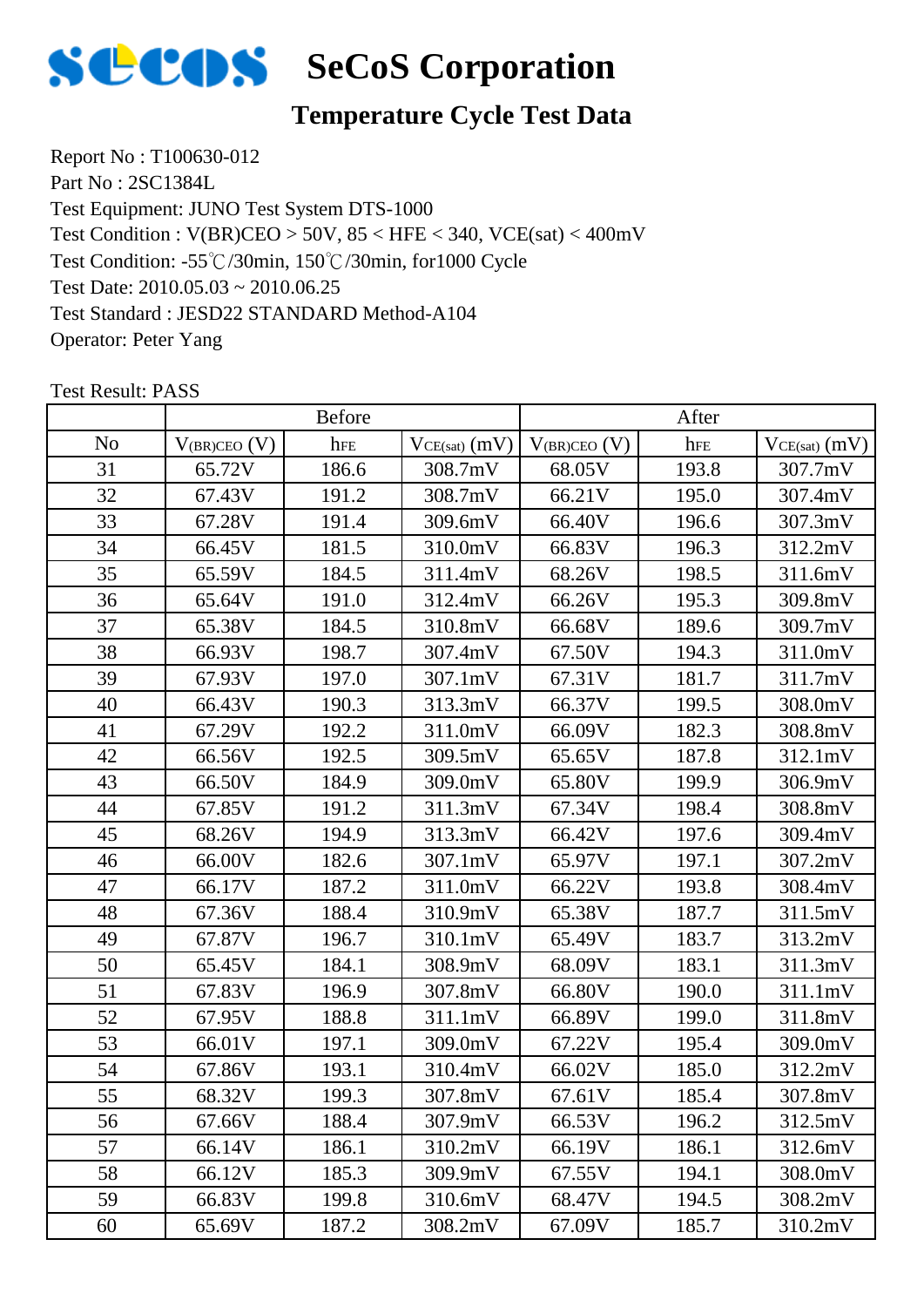

### **Temperature Cycle Test Data**

Report No : T100630-012 Part No : 2SC1384L Test Equipment: JUNO Test System DTS-1000 Test Condition: -55℃/30min, 150℃/30min, for1000 Cycle Test Date: 2010.05.03 ~ 2010.06.25 Test Standard : JESD22 STANDARD Method-A104 Operator: Peter Yang Test Condition : V(BR)CEO > 50V, 85 < HFE < 340, VCE(sat) < 400mV

|                |                   | <b>Before</b> |                   |                   | After |                 |
|----------------|-------------------|---------------|-------------------|-------------------|-------|-----------------|
| N <sub>o</sub> | $V_{(BR)CEO}$ (V) | hFE           | $VCE(sat)$ $(mV)$ | $V_{(BR)CEO} (V)$ | hFE   | $VCE(sat)$ (mV) |
| 61             | 67.84V            | 182.0         | 311.4mV           | 67.95V            | 190.3 | 310.5mV         |
| 62             | 67.19V            | 193.0         | 310.6mV           | 68.07V            | 196.5 | 312.2mV         |
| 63             | 67.83V            | 192.6         | 308.2mV           | 66.22V            | 185.1 | 309.8mV         |
| 64             | 65.53V            | 190.6         | 313.3mV           | 67.66V            | 182.2 | 312.8mV         |
| 65             | 68.15V            | 194.2         | 310.4mV           | 66.53V            | 193.0 | 312.4mV         |
| 66             | 68.42V            | 193.5         | 307.4mV           | 66.97V            | 182.9 | 308.3mV         |
| 67             | 67.59V            | 191.9         | 311.6mV           | 67.08V            | 185.9 | 312.5mV         |
| 68             | 66.70V            | 195.7         | 311.9mV           | 66.84V            | 198.7 | 306.9mV         |
| 69             | 65.60V            | 186.1         | 312.3mV           | 65.89V            | 187.7 | 309.0mV         |
| 70             | 67.12V            | 189.5         | 309.7mV           | 67.88V            | 194.9 | 312.2mV         |
| 71             | 66.96V            | 190.0         | 308.2mV           | 67.03V            | 197.8 | 311.9mV         |
| 72             | 67.37V            | 183.2         | 310.3mV           | 65.49V            | 190.1 | 311.4mV         |
| 73             | 65.82V            | 182.9         | 308.5mV           | 67.56V            | 198.2 | 310.9mV         |
| 74             | 68.22V            | 198.3         | 309.2mV           | 68.38V            | 197.9 | 308.8mV         |
| 75             | 66.43V            | 189.9         | 307.2mV           | 66.65V            | 192.2 | 308.5mV         |
| 76             | 65.46V            | 184.2         | 310.8mV           | 67.96V            | 183.3 | 310.4mV         |
| 77             | 68.46V            | 197.0         | 307.5mV           | 66.03V            | 194.4 | 312.1mV         |

Test Result: PASS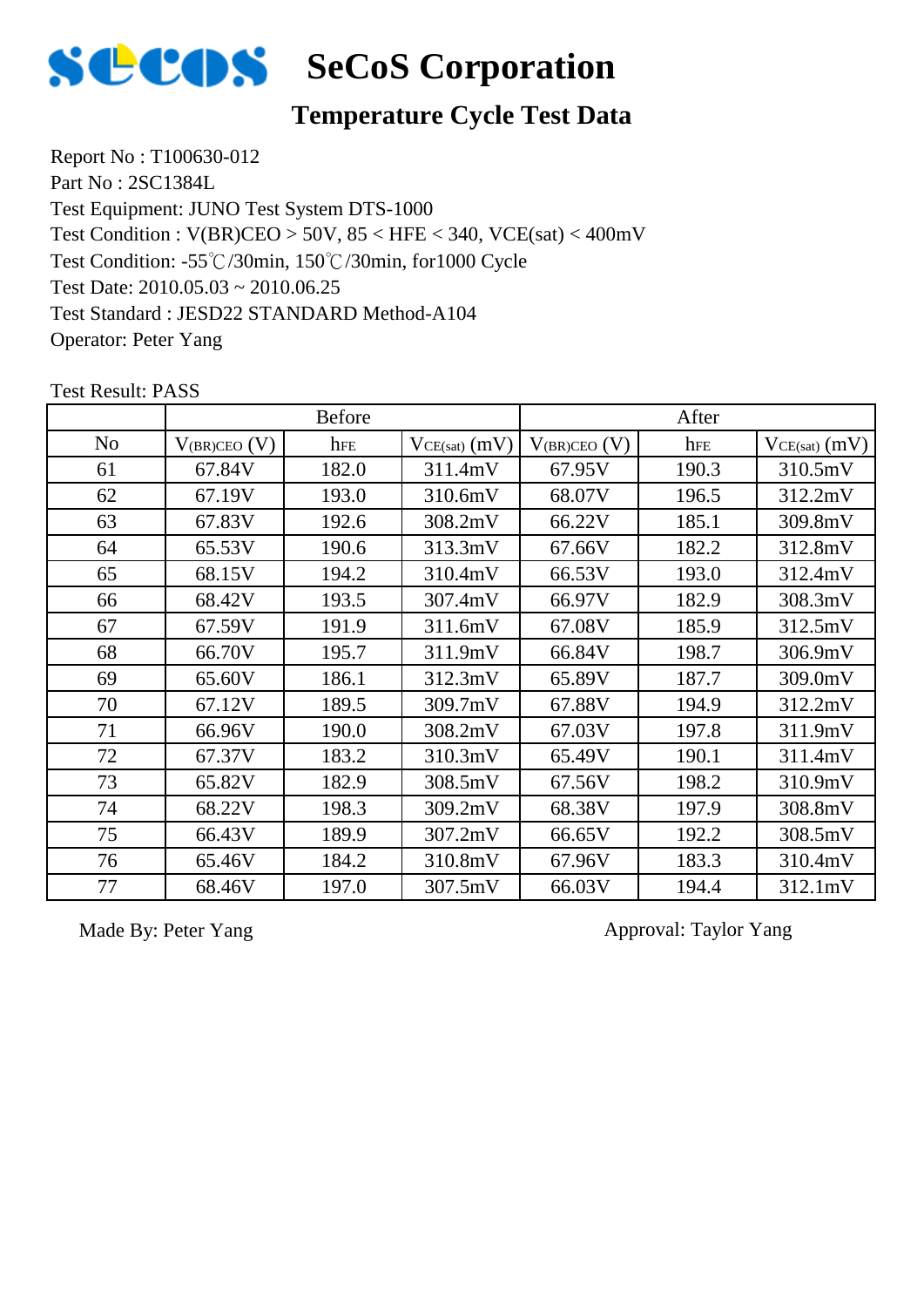

### **High Temperature High Humidity Test Data**

Report No : T100630-012 Part No : 2SC1384L Test Equipment: JUNO Test System DTS-1000 Test Condition: 85±2℃, 85±5%RH, 1000Hrs Test Date: 2010.05.17 ~ 2010.06.29 Test Standard : JESD22 STANDARD Method-A101 Operator: Peter Yang Test Condition : V(BR)CEO > 50V, 85 < HFE < 340, VCE(sat) < 400mV

|                | <b>Before</b>     |       |                 | After             |       |                   |
|----------------|-------------------|-------|-----------------|-------------------|-------|-------------------|
| N <sub>0</sub> | $V_{(BR)CEO}$ (V) | hFE   | $VCE(sat)$ (mV) | $V_{(BR)CEO} (V)$ | hFE   | $VCE(sat)$ $(mV)$ |
| 1              | 67.90V            | 192.8 | 312.8mV         | 65.87V            | 195.9 | 311.3mV           |
| $\overline{2}$ | 66.49V            | 198.5 | 309.4mV         | 67.82V            | 189.4 | 307.2mV           |
| 3              | 67.62V            | 182.4 | 311.2mV         | 66.59V            | 196.3 | 312.5mV           |
| $\overline{4}$ | 67.27V            | 196.7 | 308.6mV         | 68.10V            | 191.2 | 312.4mV           |
| 5              | 67.40V            | 185.9 | 310.8mV         | 66.76V            | 181.7 | 309.3mV           |
| 6              | 66.05V            | 197.5 | 311.3mV         | 66.50V            | 184.1 | 312.3mV           |
| $\overline{7}$ | 65.36V            | 184.8 | 309.3mV         | 66.16V            | 182.9 | 313.2mV           |
| 8              | 67.78V            | 195.6 | 312.2mV         | 66.07V            | 200.1 | 307.6mV           |
| 9              | 66.45V            | 182.0 | 310.1mV         | 65.68V            | 189.3 | 307.5mV           |
| 10             | 66.76V            | 192.9 | 310.8mV         | 66.67V            | 196.7 | 312.6mV           |
| 11             | 66.46V            | 197.5 | 310.8mV         | 66.52V            | 188.0 | 309.4mV           |
| 12             | 67.29V            | 187.1 | 313.1mV         | 66.69V            | 196.7 | 308.0mV           |
| 13             | 65.94V            | 181.7 | 312.1mV         | 66.88V            | 182.6 | 310.6mV           |
| 14             | 66.26V            | 181.7 | 307.4mV         | 66.03V            | 187.3 | 312.2mV           |
| 15             | 66.38V            | 191.5 | 308.9mV         | 66.48V            | 189.2 | 310.6mV           |
| 16             | 67.04V            | 185.0 | 310.6mV         | 66.31V            | 192.4 | 309.1mV           |
| 17             | 68.42V            | 193.7 | 312.3mV         | 67.92V            | 188.9 | 309.7mV           |
| 18             | 66.47V            | 193.3 | 312.5mV         | 65.31V            | 193.4 | 307.1mV           |
| 19             | 66.94V            | 193.5 | 309.1mV         | 67.97V            | 183.5 | 310.2mV           |
| 20             | 66.90V            | 193.7 | 310.1mV         | 66.20V            | 200.1 | 311.0mV           |
| 21             | 67.14V            | 187.3 | 307.3mV         | 66.58V            | 181.5 | 307.8mV           |
| 22             | 66.25V            | 196.4 | 309.0mV         | 67.45V            | 195.8 | 313.3mV           |
| 23             | 65.53V            | 183.4 | 309.5mV         | 68.21V            | 190.2 | 311.6mV           |
| 24             | 67.86V            | 190.9 | 309.1mV         | 65.35V            | 186.4 | 307.8mV           |
| 25             | 67.16V            | 183.0 | 309.6mV         | 66.57V            | 184.0 | 309.9mV           |
| 26             | 66.06V            | 188.9 | 309.8mV         | 65.73V            | 188.2 | 311.9mV           |
| 27             | 66.60V            | 187.3 | 313.4mV         | 68.14V            | 197.8 | 309.8mV           |
| 28             | 65.53V            | 200.2 | 309.9mV         | 67.39V            | 194.7 | 308.4mV           |
| 29             | 65.63V            | 199.0 | 307.3mV         | 66.61V            | 196.4 | 309.1mV           |
| 30             | 66.75V            | 187.1 | 307.3mV         | 66.69V            | 195.4 | 307.3mV           |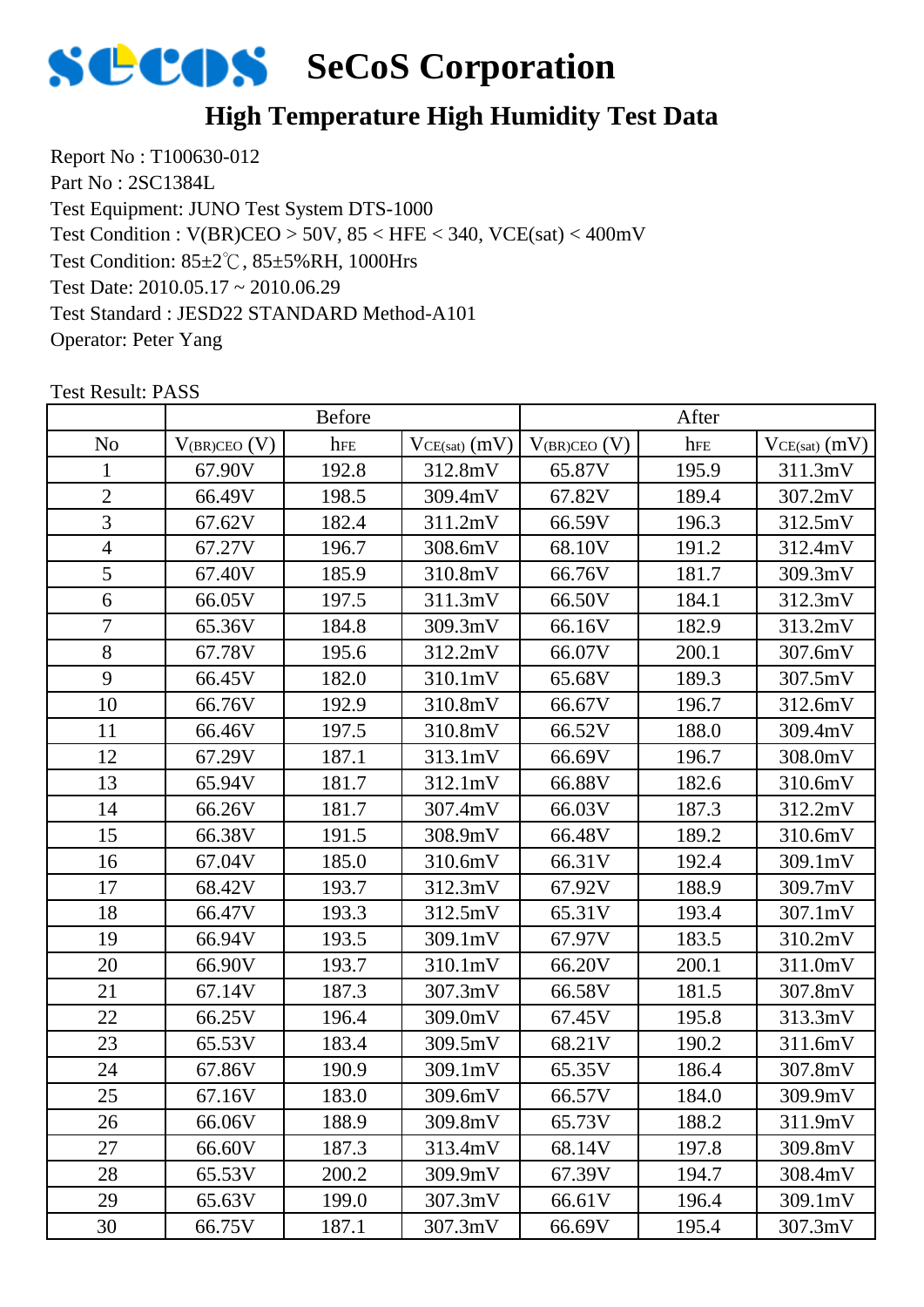

### **High Temperature High Humidity Test Data**

Report No : T100630-012 Part No : 2SC1384L Test Equipment: JUNO Test System DTS-1000 Test Condition: 85±2℃, 85±5%RH, 1000Hrs Test Date: 2010.05.17 ~ 2010.06.29 Test Standard : JESD22 STANDARD Method-A101 Operator: Peter Yang Test Condition : V(BR)CEO > 50V, 85 < HFE < 340, VCE(sat) < 400mV

|                | <b>Before</b>     |       |                   | After             |       |                   |
|----------------|-------------------|-------|-------------------|-------------------|-------|-------------------|
| N <sub>o</sub> | $V_{(BR)CEO} (V)$ | hFE   | $VCE(sat)$ $(mV)$ | $V_{(BR)CEO} (V)$ | hFE   | $VCE(sat)$ $(mV)$ |
| 31             | 65.62V            | 187.9 | 310.4mV           | 67.86V            | 185.2 | 311.3mV           |
| 32             | 65.31V            | 196.4 | 308.2mV           | 68.04V            | 198.0 | 308.6mV           |
| 33             | 65.61V            | 186.1 | 307.2mV           | 67.63V            | 183.1 | 310.0mV           |
| 34             | 68.26V            | 191.1 | 310.5mV           | 68.20V            | 186.2 | 307.3mV           |
| 35             | 67.98V            | 183.1 | 311.3mV           | 65.69V            | 194.4 | 307.6mV           |
| 36             | 68.42V            | 190.5 | 307.7mV           | 67.71V            | 185.8 | 313.1mV           |
| 37             | 68.12V            | 189.8 | 310.7mV           | 67.64V            | 194.0 | 310.5mV           |
| 38             | 68.47V            | 189.9 | 311.3mV           | 66.34V            | 184.7 | 307.0mV           |
| 39             | 65.44V            | 187.5 | 312.8mV           | 67.55V            | 194.2 | 309.7mV           |
| 40             | 67.21V            | 196.7 | 310.6mV           | 66.91V            | 192.7 | 308.5mV           |
| 41             | 66.11V            | 189.4 | 308.9mV           | 66.48V            | 195.2 | 311.0mV           |
| 42             | 66.61V            | 195.4 | 309.1mV           | 67.89V            | 196.1 | 312.3mV           |
| 43             | 66.61V            | 186.4 | 306.9mV           | 68.31V            | 200.1 | 312.2mV           |
| 44             | 65.71V            | 192.4 | 308.0mV           | 67.93V            | 190.8 | 307.2mV           |
| 45             | 68.37V            | 198.4 | 307.7mV           | 66.30V            | 186.7 | 312.7mV           |
| 46             | 65.87V            | 188.3 | 307.3mV           | 66.74V            | 193.0 | 307.5mV           |
| 47             | 67.40V            | 189.5 | 309.4mV           | 65.79V            | 186.9 | 312.9mV           |
| 48             | 67.90V            | 191.2 | 311.7mV           | 66.86V            | 194.1 | 311.6mV           |
| 49             | 65.87V            | 191.7 | 309.6mV           | 68.31V            | 190.7 | 312.5mV           |
| 50             | 65.65V            | 198.8 | 309.1mV           | 67.54V            | 196.1 | 309.0mV           |
| 51             | 65.60V            | 185.7 | 311.6mV           | 65.51V            | 195.2 | 310.9mV           |
| 52             | 67.11V            | 193.0 | 307.5mV           | 65.64V            | 181.3 | 308.0mV           |
| 53             | 67.64V            | 200.0 | 311.9mV           | 66.91V            | 188.8 | 310.8mV           |
| 54             | 68.48V            | 189.2 | 312.7mV           | 67.11V            | 195.0 | 307.4mV           |
| 55             | 65.84V            | 194.1 | 312.0mV           | 66.81V            | 189.5 | 309.6mV           |
| 56             | 66.50V            | 183.6 | 308.7mV           | 67.67V            | 194.2 | 312.1mV           |
| 57             | 67.43V            | 194.1 | 310.0mV           | 65.83V            | 191.2 | 311.6mV           |
| 58             | 67.82V            | 185.3 | 312.6mV           | 65.97V            | 188.5 | 308.6mV           |
| 59             | 66.04V            | 197.4 | 312.1mV           | 65.54V            | 196.3 | 308.9mV           |
| 60             | 67.95V            | 196.4 | 311.4mV           | 66.33V            | 192.2 | 310.0mV           |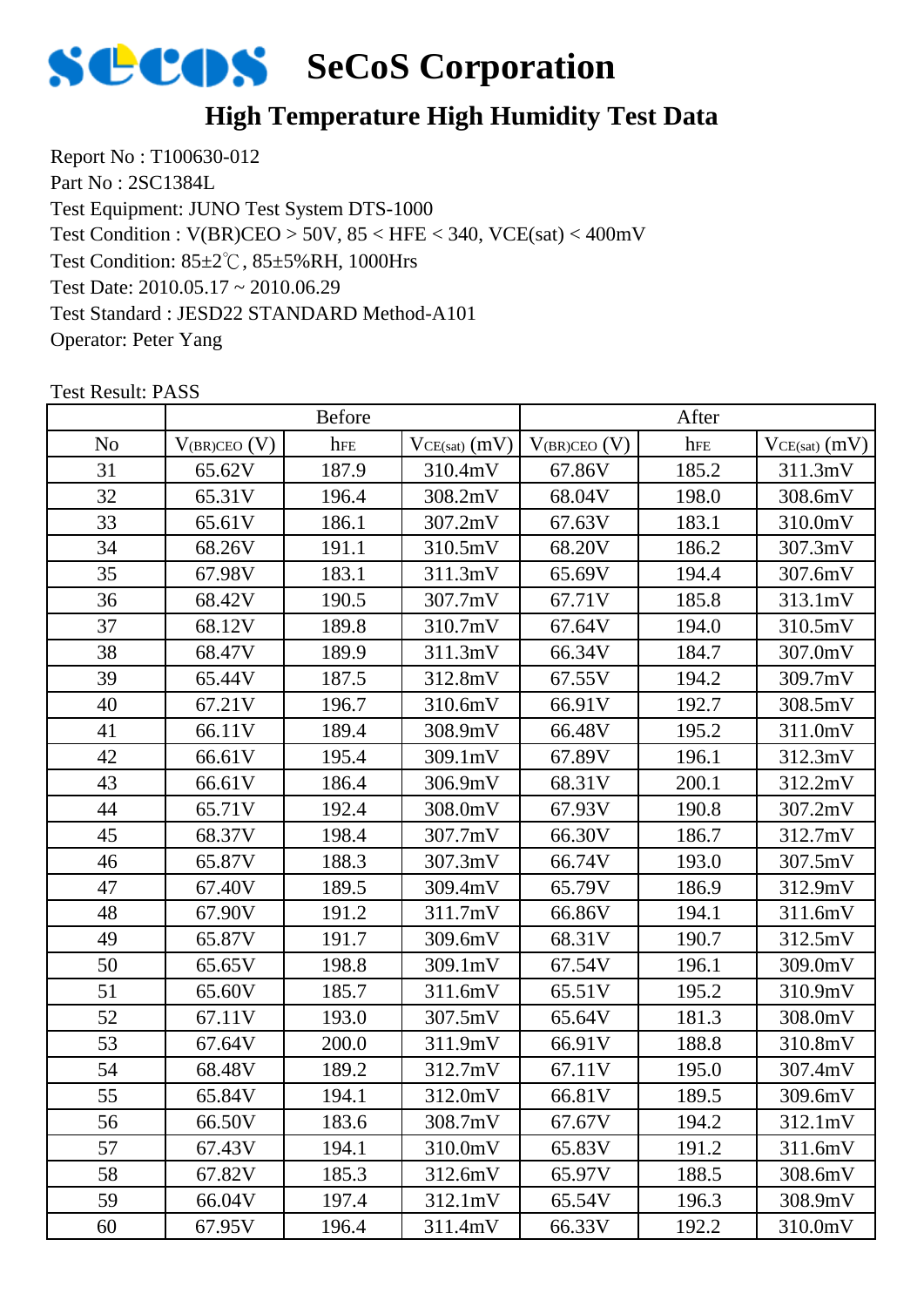

### **High Temperature High Humidity Test Data**

Report No : T100630-012 Part No : 2SC1384L Test Equipment: JUNO Test System DTS-1000 Test Condition: 85±2℃, 85±5%RH, 1000Hrs Test Date: 2010.05.17 ~ 2010.06.29 Test Standard : JESD22 STANDARD Method-A101 Operator: Peter Yang Test Condition : V(BR)CEO > 50V, 85 < HFE < 340, VCE(sat) < 400mV

# Test Result: PASS No  $|V_{(BR)CEO\ (V)}|$  hfe  $|V_{CE(sat)}(mV)| V_{(BR)CEO\ (V)}|$  hfe  $|V_{CE(sat)}(mV)|$ Before After

| <b>INO</b> | $V(BR)$ CEO ( $V$ ) | <b>TIFE</b> | $VCE(sat)$ (III V) | $V(BR)$ CEO ( $V$ ) | TIFE. | $VCE(sat)$ (III V) |
|------------|---------------------|-------------|--------------------|---------------------|-------|--------------------|
| 61         | 65.88V              | 186.1       | 312.5mV            | 68.24V              | 186.9 | 308.7mV            |
| 62         | 67.85V              | 190.4       | 306.8mV            | 67.90V              | 190.1 | 311.9mV            |
| 63         | 65.69V              | 187.6       | 309.5mV            | 68.02V              | 193.9 | 307.2mV            |
| 64         | 67.61V              | 186.4       | 309.5mV            | 66.56V              | 184.1 | 307.5mV            |
| 65         | 65.34V              | 199.5       | 308.8mV            | 67.59V              | 194.2 | 312.3mV            |
| 66         | 66.18V              | 197.9       | 311.9mV            | 68.22V              | 191.7 | 312.6mV            |
| 67         | 65.44V              | 193.3       | 308.4mV            | 68.26V              | 190.5 | 312.1mV            |
| 68         | 65.67V              | 192.7       | 311.2mV            | 66.20V              | 188.6 | 308.2mV            |
| 69         | 67.21V              | 189.2       | 313.0mV            | 68.48V              | 197.3 | 313.3mV            |
| 70         | 66.46V              | 182.5       | 307.1mV            | 66.95V              | 182.6 | 311.3mV            |
| 71         | 66.91V              | 191.6       | 307.2mV            | 65.49V              | 183.9 | 310.9mV            |
| 72         | 66.26V              | 190.1       | 308.7mV            | 65.32V              | 191.5 | 308.4mV            |
| 73         | 68.07V              | 196.4       | 309.4mV            | 65.40V              | 187.3 | 311.2mV            |
| 74         | 66.00V              | 189.5       | 308.0mV            | 66.60V              | 182.0 | 310.9mV            |
| 75         | 66.20V              | 195.1       | 308.4mV            | 67.51V              | 188.7 | 312.4mV            |
| 76         | 66.51V              | 188.4       | 312.7mV            | 65.54V              | 191.6 | 309.2mV            |
| 77         | 65.82V              | 193.4       | 311.9mV            | 66.58V              | 188.5 | 311.4mV            |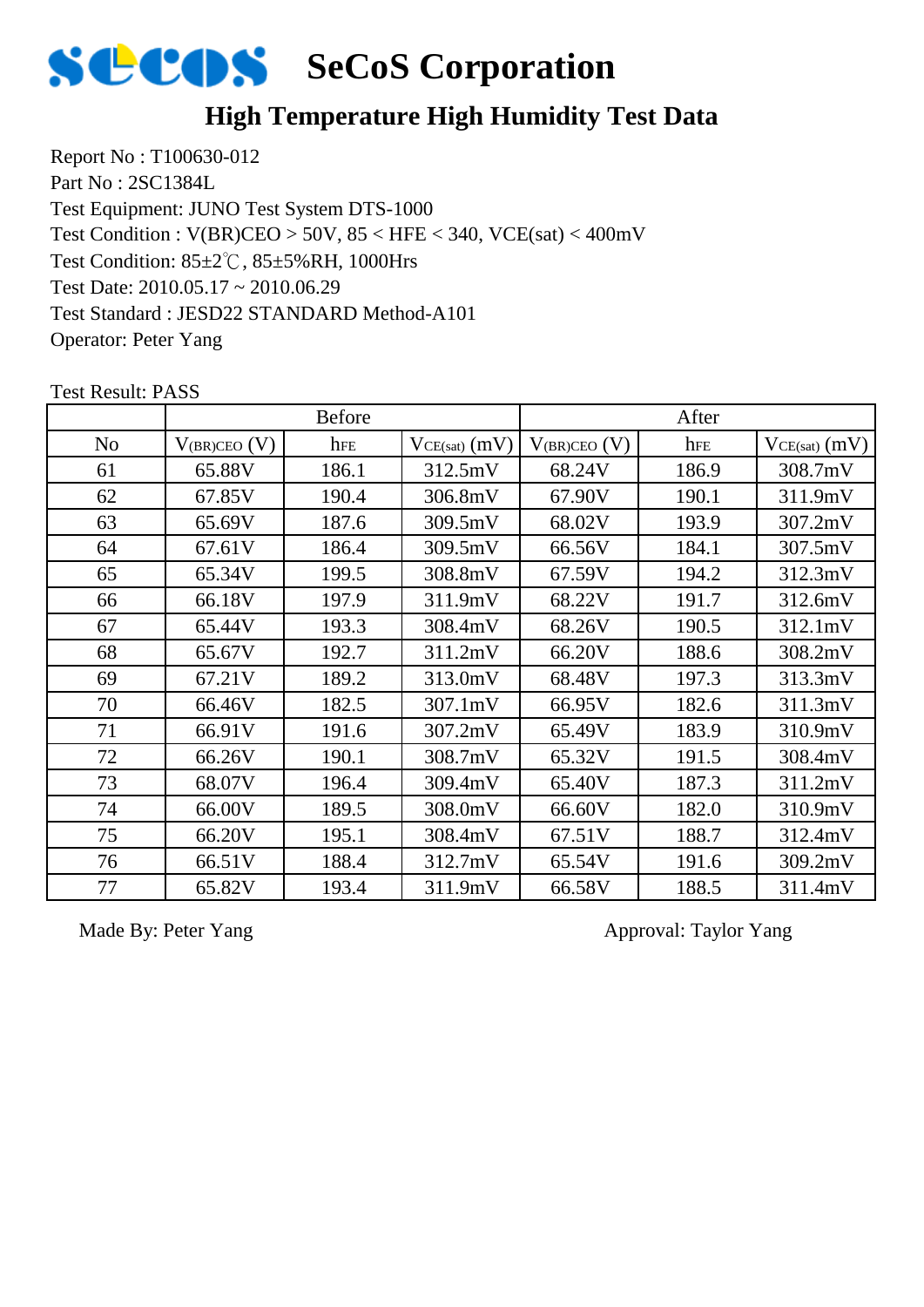

### **High Temper High Humidity Reverse Bies Test Data**

Report No : T100630-012 Part No : 2SC1384L Test Equipment: JUNO Test System DTS-1000 Test Condition: 85±2℃, 85±5%RH, 1000Hrs Test Date: 2010.05.17 ~ 2010.06.29 Test Standard : JESD22 STANDARD Method-A101 Operator: Peter Yang Test Condition : V(BR)CEO > 50V, 85 < HFE < 340, VCE(sat) < 400mV

|                | <b>Before</b>     |       |                 | After             |       |                   |
|----------------|-------------------|-------|-----------------|-------------------|-------|-------------------|
| N <sub>o</sub> | $V_{(BR)CEO} (V)$ | hFE   | $VCE(sat)$ (mV) | $V_{(BR)CEO} (V)$ | hFE   | $VCE(sat)$ $(mV)$ |
| 1              | 67.76V            | 189.6 | 311.7mV         | 66.52V            | 189.8 | 311.2mV           |
| $\overline{2}$ | 65.86V            | 195.6 | 308.5mV         | 67.65V            | 188.5 | 311.9mV           |
| $\overline{3}$ | 67.62V            | 184.5 | 311.3mV         | 66.18V            | 197.6 | 307.8mV           |
| $\overline{4}$ | 68.42V            | 187.8 | 310.3mV         | 68.45V            | 194.0 | 307.7mV           |
| 5              | 65.60V            | 188.8 | 307.6mV         | 67.28V            | 197.6 | 312.6mV           |
| 6              | 66.84V            | 189.6 | 308.1mV         | 68.35V            | 200.0 | 307.0mV           |
| $\overline{7}$ | 65.55V            | 190.8 | 313.3mV         | 66.71V            | 192.4 | 307.1mV           |
| 8              | 68.28V            | 187.4 | 310.9mV         | 68.22V            | 195.1 | 309.4mV           |
| 9              | 66.01V            | 181.9 | 309.0mV         | 66.09V            | 195.1 | 310.3mV           |
| 10             | 66.04V            | 189.8 | 309.5mV         | 66.28V            | 197.3 | 313.3mV           |
| 11             | 65.50V            | 198.4 | 313.0mV         | 67.75V            | 196.6 | 308.4mV           |
| 12             | 67.94V            | 197.8 | 307.9mV         | 68.06V            | 182.3 | 311.0mV           |
| 13             | 65.97V            | 194.4 | 306.8mV         | 68.22V            | 192.5 | 310.2mV           |
| 14             | 68.03V            | 193.6 | 310.3mV         | 66.77V            | 197.9 | 310.3mV           |
| 15             | 68.30V            | 190.6 | 311.4mV         | 65.94V            | 190.0 | 310.2mV           |
| 16             | 66.75V            | 185.0 | 312.2mV         | 68.27V            | 193.7 | 313.1mV           |
| 17             | 66.67V            | 191.1 | 307.8mV         | 66.84V            | 191.7 | 310.8mV           |
| 18             | 66.06V            | 185.1 | 310.6mV         | 67.77V            | 193.5 | 311.8mV           |
| 19             | 65.41V            | 181.3 | 312.5mV         | 67.19V            | 189.6 | 309.1mV           |
| 20             | 65.43V            | 198.1 | 312.3mV         | 67.88V            | 183.1 | 309.9mV           |
| 21             | 67.58V            | 194.1 | 307.8mV         | 66.61V            | 195.7 | 310.8mV           |
| 22             | 67.79V            | 189.9 | 307.8mV         | 67.76V            | 190.9 | 313.0mV           |
| 23             | 66.30V            | 184.5 | 307.1mV         | 66.93V            | 183.8 | 312.2mV           |
| 24             | 67.36V            | 189.5 | 309.2mV         | 66.94V            | 198.6 | 306.8mV           |
| 25             | 67.75V            | 195.4 | 308.2mV         | 66.48V            | 195.0 | 308.1mV           |
| 26             | 66.04V            | 194.2 | 310.0mV         | 68.15V            | 183.4 | 309.4mV           |
| 27             | 68.09V            | 191.5 | 307.3mV         | 67.36V            | 193.2 | 312.1mV           |
| 28             | 68.46V            | 191.6 | 312.8mV         | 67.80V            | 194.3 | 312.1mV           |
| 29             | 67.80V            | 192.3 | 309.9mV         | 65.38V            | 186.0 | 310.1mV           |
| 30             | 65.86V            | 196.4 | 307.8mV         | 66.04V            | 189.4 | 309.6mV           |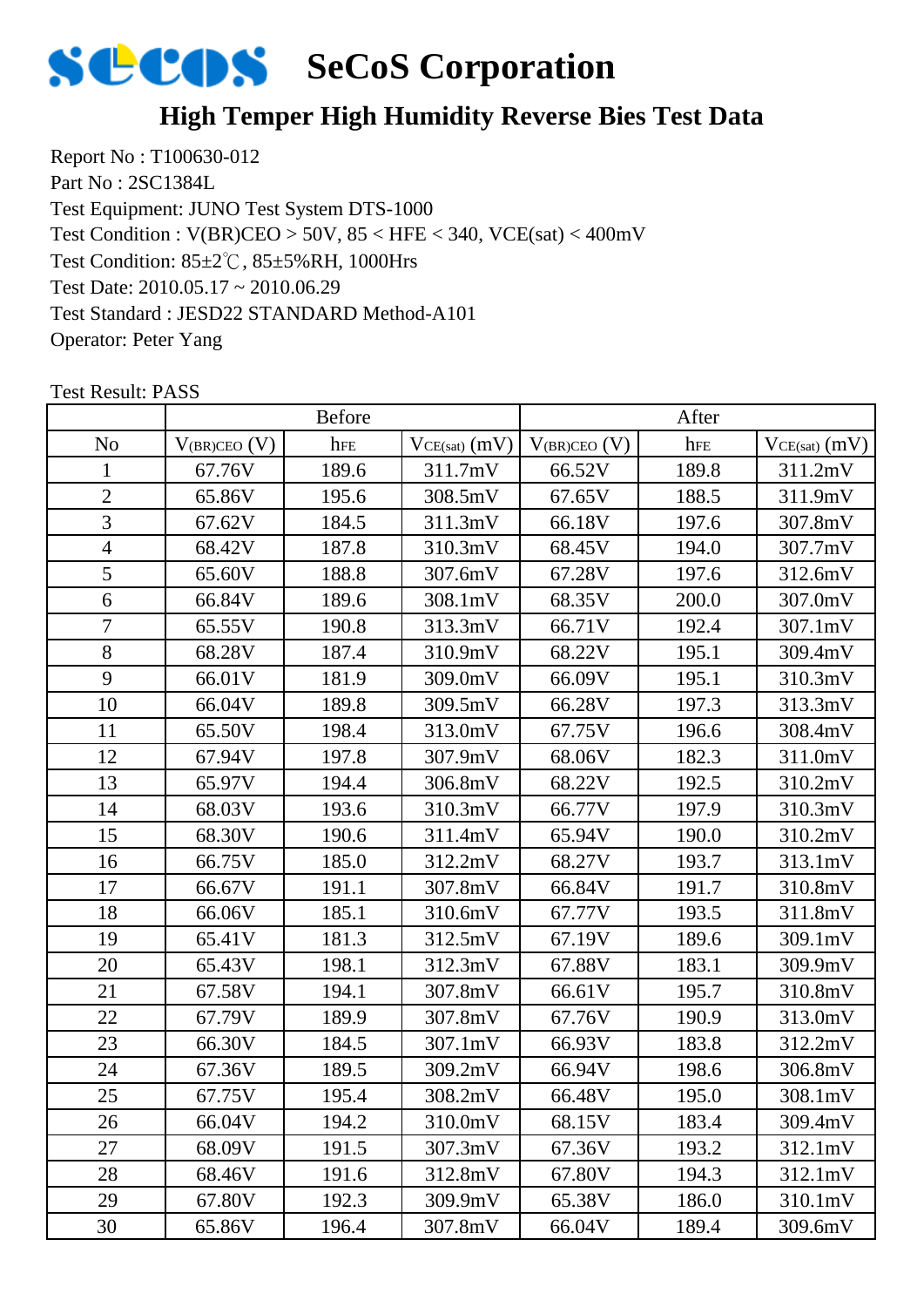

### **High Temper High Humidity Reverse Bies Test Data**

Report No : T100630-012 Part No : 2SC1384L Test Equipment: JUNO Test System DTS-1000 Test Condition: 85±2℃, 85±5%RH, 1000Hrs Test Date: 2010.05.17 ~ 2010.06.29 Test Standard : JESD22 STANDARD Method-A101 Operator: Peter Yang Test Condition : V(BR)CEO > 50V, 85 < HFE < 340, VCE(sat) < 400mV

|                | <b>Before</b>     |       |                   | After             |       |                   |
|----------------|-------------------|-------|-------------------|-------------------|-------|-------------------|
| N <sub>o</sub> | $V_{(BR)CEO} (V)$ | hFE   | $VCE(sat)$ $(mV)$ | $V_{(BR)CEO} (V)$ | hFE   | $VCE(sat)$ $(mV)$ |
| 31             | 65.53V            | 196.7 | 312.6mV           | 67.32V            | 194.3 | 309.5mV           |
| 32             | 67.75V            | 192.7 | 310.6mV           | 65.58V            | 197.0 | 309.6mV           |
| 33             | 66.49V            | 189.1 | 307.0mV           | 66.51V            | 190.8 | 307.8mV           |
| 34             | 65.51V            | 195.4 | 312.8mV           | 65.52V            | 188.8 | 307.2mV           |
| 35             | 66.88V            | 194.0 | 309.1mV           | 67.51V            | 184.7 | 311.5mV           |
| 36             | 66.55V            | 183.1 | 312.3mV           | 65.65V            | 183.9 | 307.1mV           |
| 37             | 66.53V            | 198.5 | 308.7mV           | 66.12V            | 189.7 | 308.0mV           |
| 38             | 66.97V            | 190.2 | 310.4mV           | 68.48V            | 200.3 | 308.5mV           |
| 39             | 66.06V            | 193.3 | 310.0mV           | 66.80V            | 182.5 | 313.3mV           |
| 40             | 67.00V            | 186.2 | 308.6mV           | 65.47V            | 182.1 | 307.5mV           |
| 41             | 66.89V            | 198.4 | 307.1mV           | 66.90V            | 196.6 | 312.6mV           |
| 42             | 67.64V            | 192.8 | 311.2mV           | 66.91V            | 191.1 | 309.8mV           |
| 43             | 67.67V            | 194.0 | 306.8mV           | 66.45V            | 189.0 | 311.5mV           |
| 44             | 68.33V            | 186.9 | 312.4mV           | 65.65V            | 191.2 | 313.4mV           |
| 45             | 66.76V            | 188.1 | 310.1mV           | 67.87V            | 193.1 | 309.4mV           |
| 46             | 67.03V            | 193.8 | 307.1mV           | 67.12V            | 183.2 | 312.1mV           |
| 47             | 66.03V            | 200.2 | 310.2mV           | 66.21V            | 181.4 | 308.4mV           |
| 48             | 65.51V            | 196.6 | 313.4mV           | 66.68V            | 181.4 | 309.5mV           |
| 49             | 66.90V            | 189.8 | 311.5mV           | 66.90V            | 197.0 | 307.7mV           |
| 50             | 66.57V            | 198.0 | 312.6mV           | 66.73V            | 187.6 | 312.6mV           |
| 51             | 66.03V            | 193.0 | 309.3mV           | 68.43V            | 198.4 | 308.3mV           |
| 52             | 68.13V            | 189.4 | 309.5mV           | 67.80V            | 191.3 | 312.2mV           |
| 53             | 67.74V            | 194.3 | 312.1mV           | 67.08V            | 187.5 | 307.5mV           |
| 54             | 67.29V            | 190.6 | 308.9mV           | 67.29V            | 188.7 | 306.9mV           |
| 55             | 68.14V            | 194.2 | 308.7mV           | 66.08V            | 194.4 | 312.2mV           |
| 56             | 67.95V            | 197.6 | 312.8mV           | 68.15V            | 191.8 | 307.4mV           |
| 57             | 65.72V            | 196.9 | 311.4mV           | 65.40V            | 197.8 | 309.7mV           |
| 58             | 66.62V            | 188.4 | 312.3mV           | 67.52V            | 194.2 | 310.8mV           |
| 59             | 66.00V            | 182.5 | 310.1mV           | 65.99V            | 194.3 | 313.2mV           |
| 60             | 66.45V            | 189.4 | 313.2mV           | 65.64V            | 199.4 | 307.2mV           |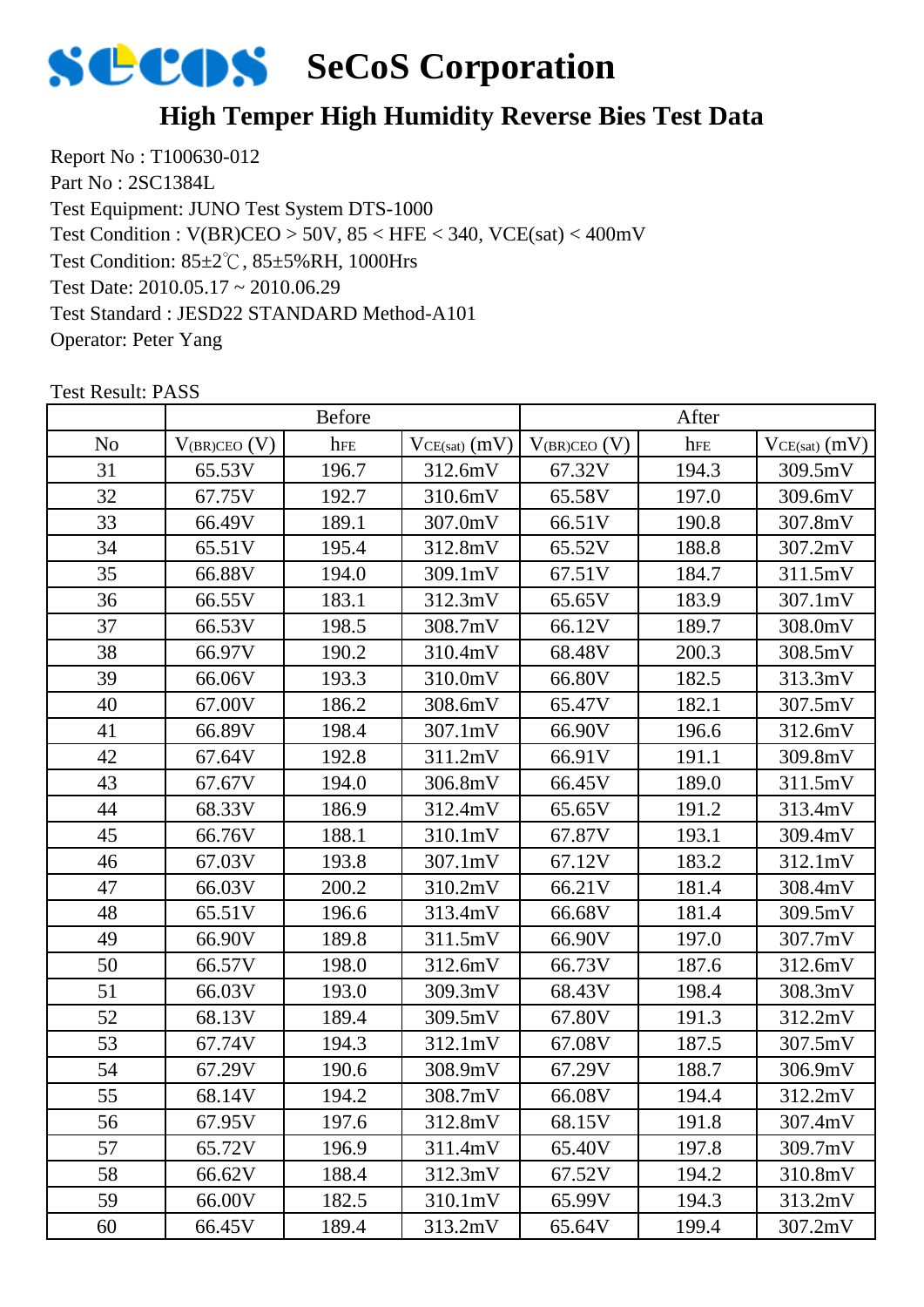

### **High Temper High Humidity Reverse Bies Test Data**

Report No : T100630-012 Part No : 2SC1384L Test Equipment: JUNO Test System DTS-1000 Test Condition: 85±2℃, 85±5%RH, 1000Hrs Test Date: 2010.05.17 ~ 2010.06.29 Test Standard : JESD22 STANDARD Method-A101 Operator: Peter Yang Test Condition : V(BR)CEO > 50V, 85 < HFE < 340, VCE(sat) < 400mV

|                |                   | <b>Before</b> |                   |                     | After |                   |
|----------------|-------------------|---------------|-------------------|---------------------|-------|-------------------|
| N <sub>o</sub> | $V_{(BR)CEO}$ (V) | hFE           | $VCE(sat)$ $(mV)$ | $V_{(BR)CEO}$ $(V)$ | hFE   | $VCE(sat)$ $(mV)$ |
| 61             | 65.88V            | 184.1         | 307.8mV           | 67.47V              | 193.7 | 310.4mV           |
| 62             | 65.93V            | 193.4         | 310.9mV           | 68.38V              | 188.0 | 310.0mV           |
| 63             | 68.44V            | 196.6         | 312.7mV           | 67.54V              | 183.7 | 309.9mV           |
| 64             | 66.77V            | 196.4         | 310.3mV           | 65.43V              | 186.3 | 308.6mV           |
| 65             | 65.65V            | 184.2         | 312.6mV           | 66.22V              | 186.7 | 311.4mV           |
| 66             | 67.79V            | 187.2         | 309.6mV           | 66.39V              | 192.3 | 306.9mV           |
| 67             | 66.71V            | 197.7         | 307.2mV           | 66.28V              | 187.7 | 306.8mV           |
| 68             | 68.13V            | 200.1         | 311.6mV           | 68.22V              | 199.2 | 307.8mV           |
| 69             | 66.57V            | 198.6         | 310.1mV           | 66.77V              | 182.1 | 312.1mV           |
| 70             | 66.48V            | 197.6         | 309.0mV           | 65.31V              | 194.1 | 310.4mV           |
| 71             | 67.71V            | 194.1         | 307.6mV           | 66.74V              | 183.4 | 310.8mV           |
| 72             | 67.65V            | 198.2         | 307.7mV           | 68.01V              | 190.6 | 307.7mV           |
| 73             | 67.55V            | 190.9         | 310.0mV           | 65.60V              | 199.9 | 310.9mV           |
| 74             | 68.36V            | 182.6         | 310.4mV           | 67.06V              | 194.0 | 310.9mV           |
| 75             | 66.60V            | 199.6         | 309.7mV           | 66.99V              | 193.3 | 309.7mV           |
| 76             | 66.74V            | 186.4         | 311.2mV           | 67.81V              | 181.9 | 311.2mV           |
| 77             | 65.37V            | 195.9         | 312.1mV           | 68.25V              | 198.9 | 310.4mV           |

Test Result: PASS